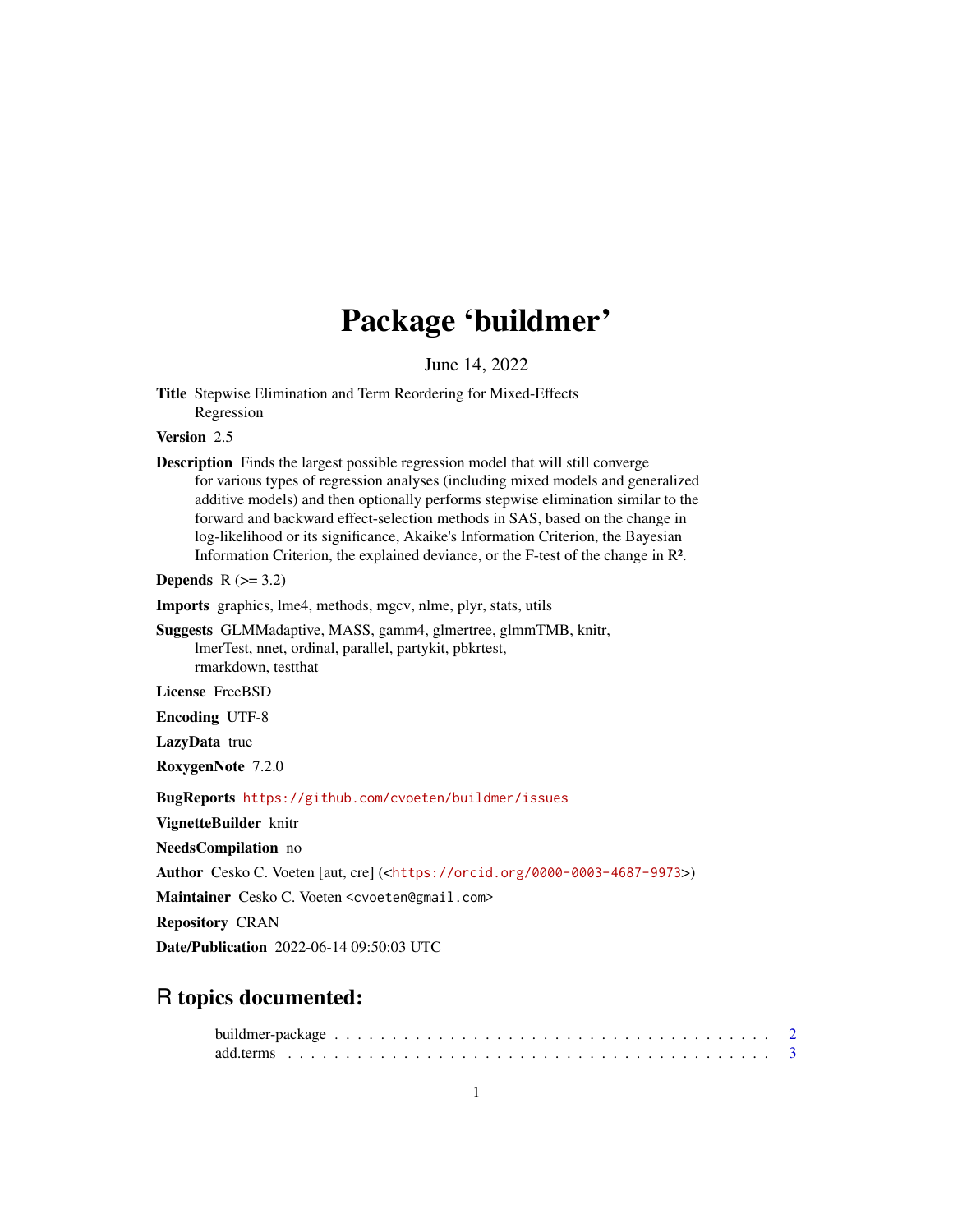<span id="page-1-0"></span>

|       |                                                                                                          | 3                         |
|-------|----------------------------------------------------------------------------------------------------------|---------------------------|
|       | <b>buildbam</b>                                                                                          | $\overline{4}$            |
|       |                                                                                                          | $\overline{5}$            |
|       |                                                                                                          | 6                         |
|       | buildgam                                                                                                 | $\overline{\phantom{0}}8$ |
|       |                                                                                                          | 9                         |
|       |                                                                                                          |                           |
|       | build GLMMadaptive $\ldots \ldots \ldots \ldots \ldots \ldots \ldots \ldots \ldots \ldots \ldots \ldots$ |                           |
|       |                                                                                                          |                           |
|       |                                                                                                          |                           |
|       |                                                                                                          |                           |
|       |                                                                                                          |                           |
|       |                                                                                                          |                           |
|       |                                                                                                          |                           |
|       |                                                                                                          |                           |
|       |                                                                                                          |                           |
|       |                                                                                                          |                           |
|       |                                                                                                          |                           |
|       |                                                                                                          |                           |
|       |                                                                                                          |                           |
|       |                                                                                                          |                           |
|       |                                                                                                          | 24                        |
|       |                                                                                                          |                           |
|       |                                                                                                          |                           |
| Index |                                                                                                          | 27                        |

<span id="page-1-1"></span>buildmer-package *Construct and fit as complete a model as possible and perform stepwise elimination*

# Description

The buildmer package consists of a number of functions, each designed to fit specific types of models (e.g. [buildmer](#page-14-1) for mixed-effects regression, [buildgam](#page-7-1) for generalized additive models, [buildmertree](#page-18-1) for mixed-effects-regression trees, and so forth). The common parameters shared by all (or most of) these functions are documented here. If you are looking for a more general description of what the various build... functions do, see under 'Details'. For function-specific details, see the documentation for each individual function.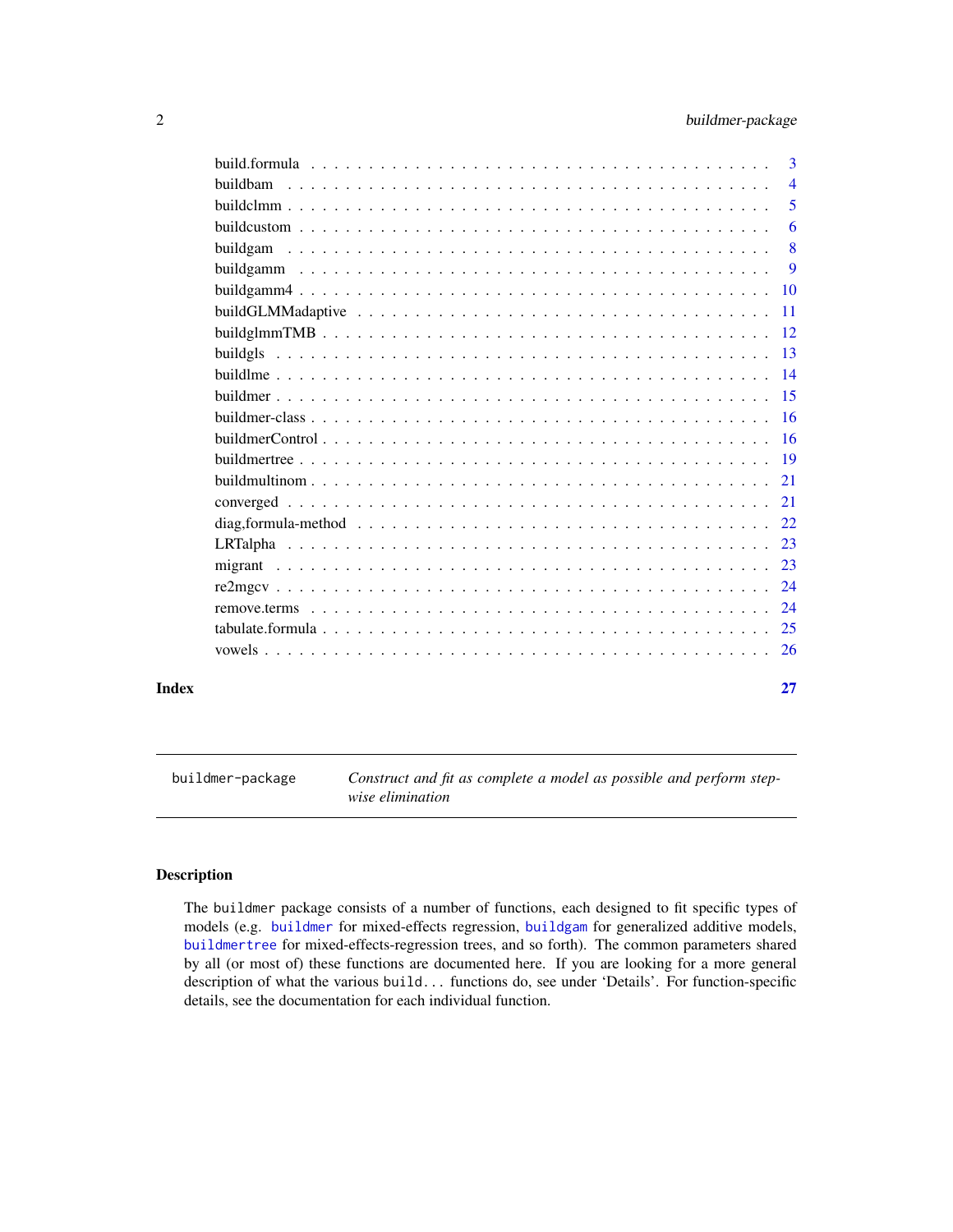<span id="page-2-0"></span>

# Description

Add terms to a formula

# Usage

add.terms(formula, add)

# Arguments

| formula | The formula to add terms to.                                                                                                                                                                                                                                                                                                                                                             |
|---------|------------------------------------------------------------------------------------------------------------------------------------------------------------------------------------------------------------------------------------------------------------------------------------------------------------------------------------------------------------------------------------------|
| add     | A vector of terms to add. To add terms nested in random-effect groups, use<br>'(termigroup)' syntax if you want to add an independent random effect (e.g.<br>$'$ (oldertermigroup) + (termigroup)'), or use 'termigroup' syntax if you want to<br>add a dependent random effect to a pre-existing term group (if no such group<br>exists, it will be created at the end of the formula). |

# Value

The updated formula.

# Examples

```
library(buildmer)
form <- Reaction ~ Days + (1|Subject)
add.terms(form,'Days|Subject')
add.terms(form,'(0+Days|Subject)')
add.terms(form,c('many','more|terms','to|terms','(be|added)','to|test'))
```

| build.formula | Convert a buildmer term list into a proper model formula |  |  |  |
|---------------|----------------------------------------------------------|--|--|--|
|---------------|----------------------------------------------------------|--|--|--|

# Description

Convert a buildmer term list into a proper model formula

#### Usage

```
build.formula(dep, terms, env = parent.frame())
```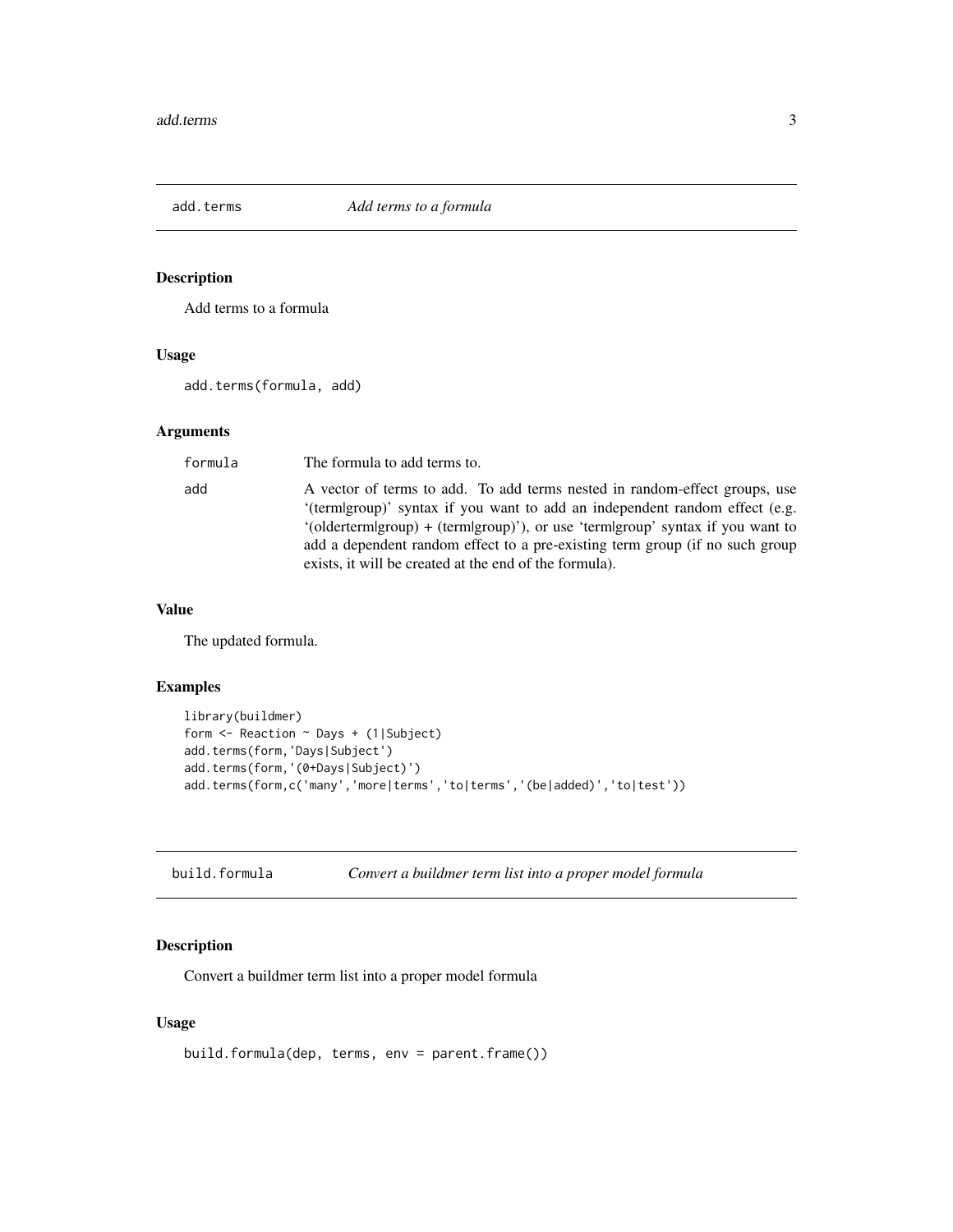<span id="page-3-0"></span>4 buildbam

# Arguments

| dep   | The dependent variable.                   |
|-------|-------------------------------------------|
| terms | The term list.                            |
| env   | The environment of the formula to return. |

# Value

A formula.

#### Examples

```
library(buildmer)
form1 <- Reaction ~ Days + (Days|Subject)
terms <- tabulate.formula(form1)
form2 <- build.formula(dep='Reaction',terms)
```

```
# check that the two formulas give the same results
library(lme4)
check <- function (f) resid(lmer(f,sleepstudy))
all.equal(check(form1),check(form2))
```

```
# can also do double bars now
form1 <- Reaction ~ Days + (Days||Subject)
terms <- tabulate.formula(form1)
form2 <- build.formula(dep='Reaction',terms)
all.equal(check(form1),check(form2))
```

| buildbam | Use buildmer to fit big generalized additive models using bam from |  |
|----------|--------------------------------------------------------------------|--|
|          | <i>package</i> mgcv                                                |  |

# Description

Use buildmer to fit big generalized additive models using bam from package mgcv

#### Usage

```
buildbam(
 formula,
 data = NULL,family = gaussian(),buildmerControl = buildmerControl()
)
```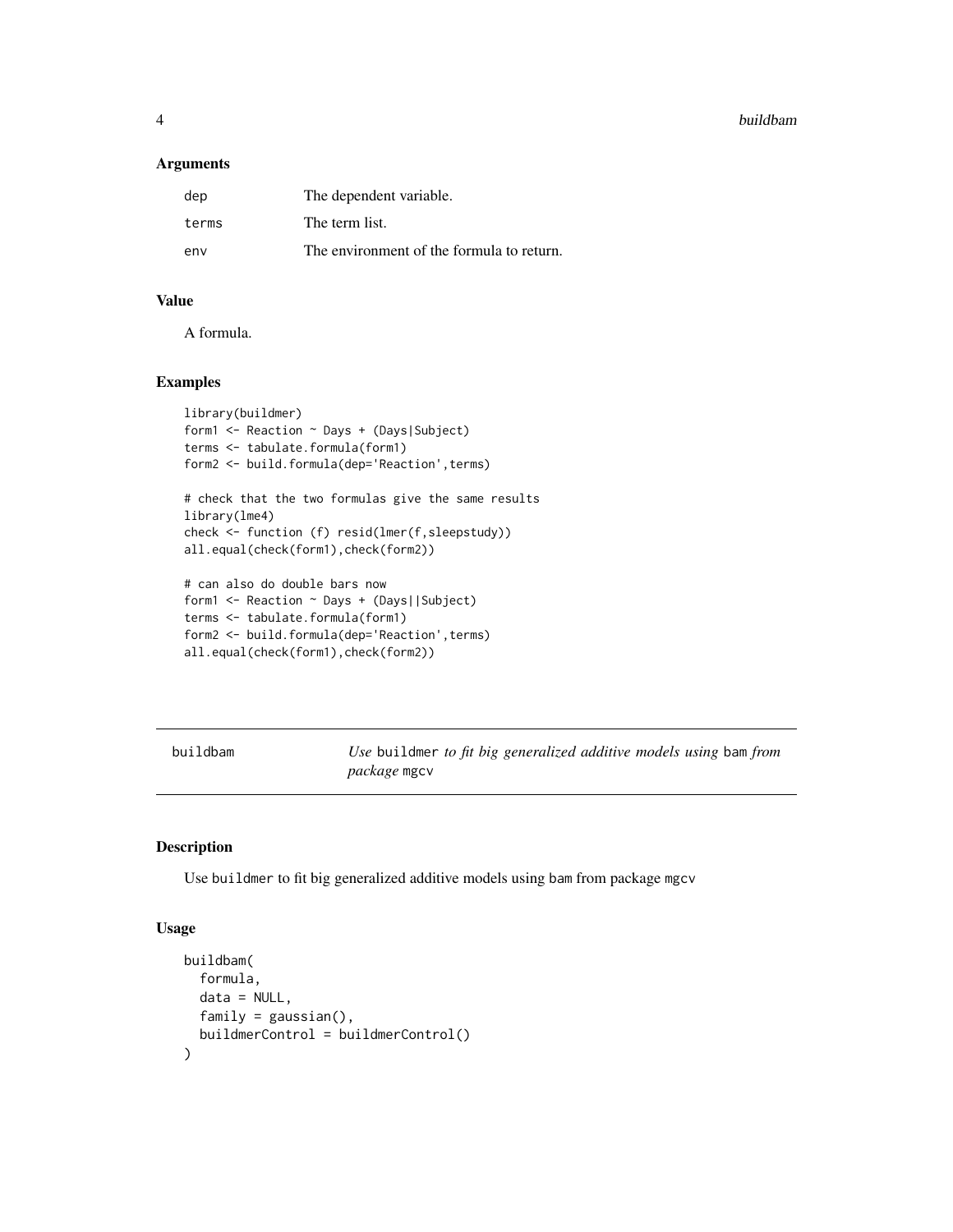#### <span id="page-4-0"></span>buildclmm 55 and 55 and 55 and 55 and 55 and 55 and 55 and 55 and 55 and 55 and 55 and 55 and 55 and 55 and 55

## Arguments

| formula         | See the general documentation under buildmer-package                                 |
|-----------------|--------------------------------------------------------------------------------------|
| data            | See the general documentation under buildmer-package                                 |
| family          | See the general documentation under buildmer-package                                 |
| buildmerControl |                                                                                      |
|                 | Control arguments for buildmer — see the general documentation under buildmerControl |

# Details

To work around an issue in bam, you must make sure that your data do not contain a variable named 'intercept'.

lme4 random effects are supported: they will be automatically converted using [re2mgcv](#page-23-1).

As bam uses PQL, only crit='deviance' is supported for non-Gaussian errors.

#### See Also

[buildmer-package](#page-1-1)

# Examples

```
library(buildmer)
model \le buildbam(f1 \sim s(timepoint,by=following) + s(participant,by=following,bs='re') +
       s(participant,timepoint,by=following,bs='fs'),data=vowels)
```

| buildclmm | Use buildmer to fit cumulative link mixed models using clmm from |  |  |
|-----------|------------------------------------------------------------------|--|--|
|           | <i>package</i> ordinal                                           |  |  |

### Description

Use buildmer to fit cumulative link mixed models using clmm from package ordinal

#### Usage

```
buildclmm(formula, data = NULL, buildmerControl = buildmerControl())
```
# Arguments

| formula         | A formula specifying both fixed and random effects using lme4 syntax                 |
|-----------------|--------------------------------------------------------------------------------------|
| data            | See the general documentation under buildmer-package                                 |
| buildmerControl |                                                                                      |
|                 | Control arguments for buildmer — see the general documentation under buildmerControl |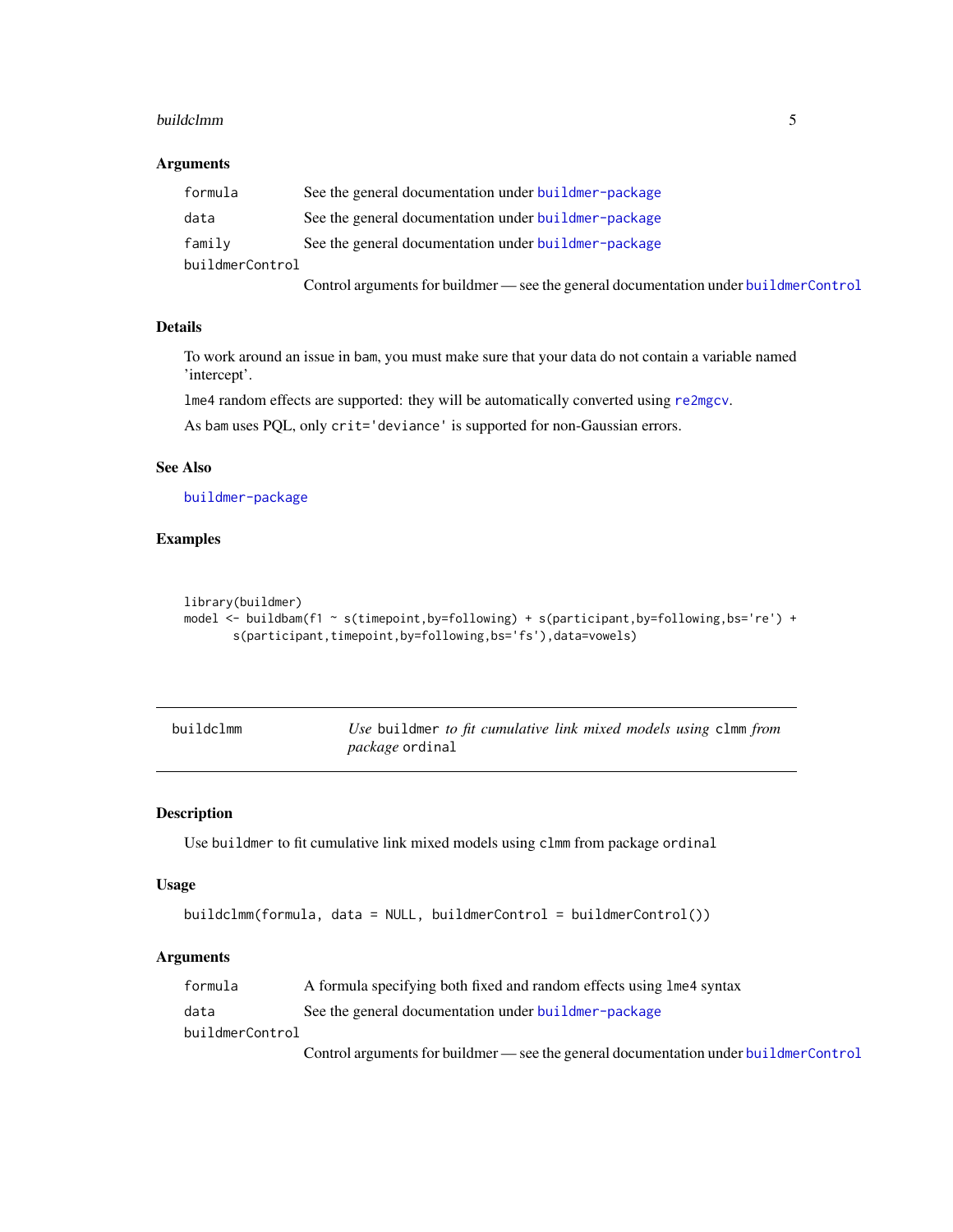# <span id="page-5-0"></span>See Also

[buildmer-package](#page-1-1)

# Examples

```
if (requireNamespace('ordinal')) {
model <- buildclmm(SURENESS ~ PROD + (1|RESP),data=ordinal::soup,
buildmerControl=list(args=list(link='probit',threshold='equidistant')))
}
```

| buildcustom | Use buildmer to perform stepwise elimination using a custom fitting |
|-------------|---------------------------------------------------------------------|
|             | function                                                            |

# Description

Use buildmer to perform stepwise elimination using a custom fitting function

# Usage

```
buildcustom(
 formula,
 data = NULL,
 fit = function(p, formula) stop("'fit' not specified"),
 crit = function(p, ref, alt) stop("'crit' not specified"),
 elim = function(x) stop("'elim' not specified"),
 REML = FALSE,buildmerControl = buildmerControl()
)
```
### Arguments

| formula | See the general documentation under buildmer-package                                                                                                                                                                                                                                                                      |
|---------|---------------------------------------------------------------------------------------------------------------------------------------------------------------------------------------------------------------------------------------------------------------------------------------------------------------------------|
| data    | See the general documentation under buildmer-package                                                                                                                                                                                                                                                                      |
| fit     | A function taking two arguments, of which the first is the buildmer parameter<br>list p and the second one is a formula. The function must return a single object,<br>which is treated as a model object fitted via the provided formula. The function<br>must return an error $("stop())$ if the model does not converge |
| crit    | A function taking one argument and returning a single value. The argument is<br>the return value of the function passed in fit, and the returned value must be<br>a numeric indicating the goodness of fit, where smaller is better (like AIC or<br>BIC).                                                                 |
| elim    | A function taking one argument and returning a single value. The argument is<br>the return value of the function passed in crit, and the returned value must be a<br>logical indicating if the small model must be selected (return TRUE) or the large<br>model (return FALSE)                                            |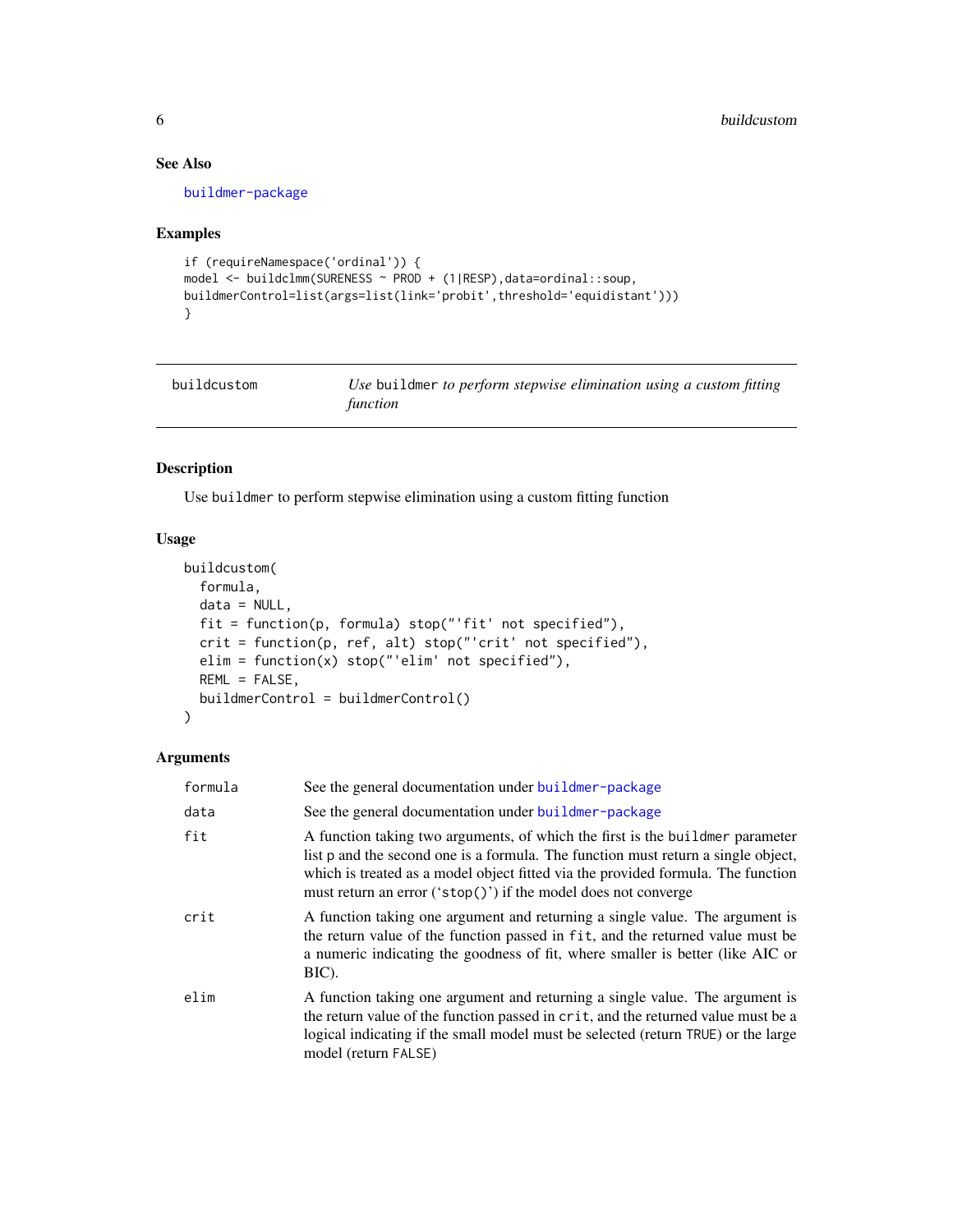#### <span id="page-6-0"></span>buildcustom **7**

REML A logical indicating if the fitting function wishes to distinguish between fits differing in fixed effects (for which p\$reml will be set to FALSE) and fits differing only in the random part (for which p\$reml will be TRUE). Note that this ignores the usual semantics of buildmer's optional REML argument, because they are redundant: if you wish to force REML on or off, simply code it so in your custom fitting function.

#### buildmerControl

Control arguments for buildmer — see the general documentation under [buildmerControl](#page-15-1)

# See Also

[buildmer-package](#page-1-1)

#### Examples

```
## Use \code{buildmer} to do stepwise linear discriminant analysis
library(buildmer)
migrant[,-1] <- scale(migrant[,-1])
flipfit <- function (p,formula) {
   # The predictors must be entered as dependent variables in a MANOVA
    # (i.e. the predictors must be flipped with the dependent variable)
   Y <- model.matrix(formula,migrant)
   m <- lm(Y ~ 0+migrant$changed)
    # the model may error out when asking for the MANOVA
    test <- try(anova(m))
    if (inherits(test,'try-error')) test else m
}
crit.F <- function (p,a,b) { # use whole-model F
    pvals <- anova(b)$'Pr(>F)' # not valid for backward!
   pvals[length(pvals)-1]
}
crit.Wilks <- function (p,a,b) {
  if (is.null(a)) return(crit.F(p,a,b)) #not completely correct, but close as F approximates X2
   Lambda <- anova(b,test='Wilks')$Wilks[1]
    p <- length(coef(b))
   n < -1m <- nrow(migrant)
   Bartlett <- ((p-n+1)/2-m)*log(Lambda)
    pchisq(Bartlett,n*p,lower.tail=FALSE)
}
# First, order the terms based on Wilks' Lambda
model <- buildcustom(changed ~ friends.nl+friends.be+multilingual+standard+hearing+reading+
      attention+sleep+gender+handedness+diglossic+age+years,buildmerControl=list(
      fit=flipfit,crit=crit.Wilks,direction='order'))
# Now, use the six most important terms (arbitrary choice) in the LDA
if (require('MASS')) {
model \le - lda(changed \sim diglossic + age + reading + friends.be + years +
      multilingual,data=migrant)
}
```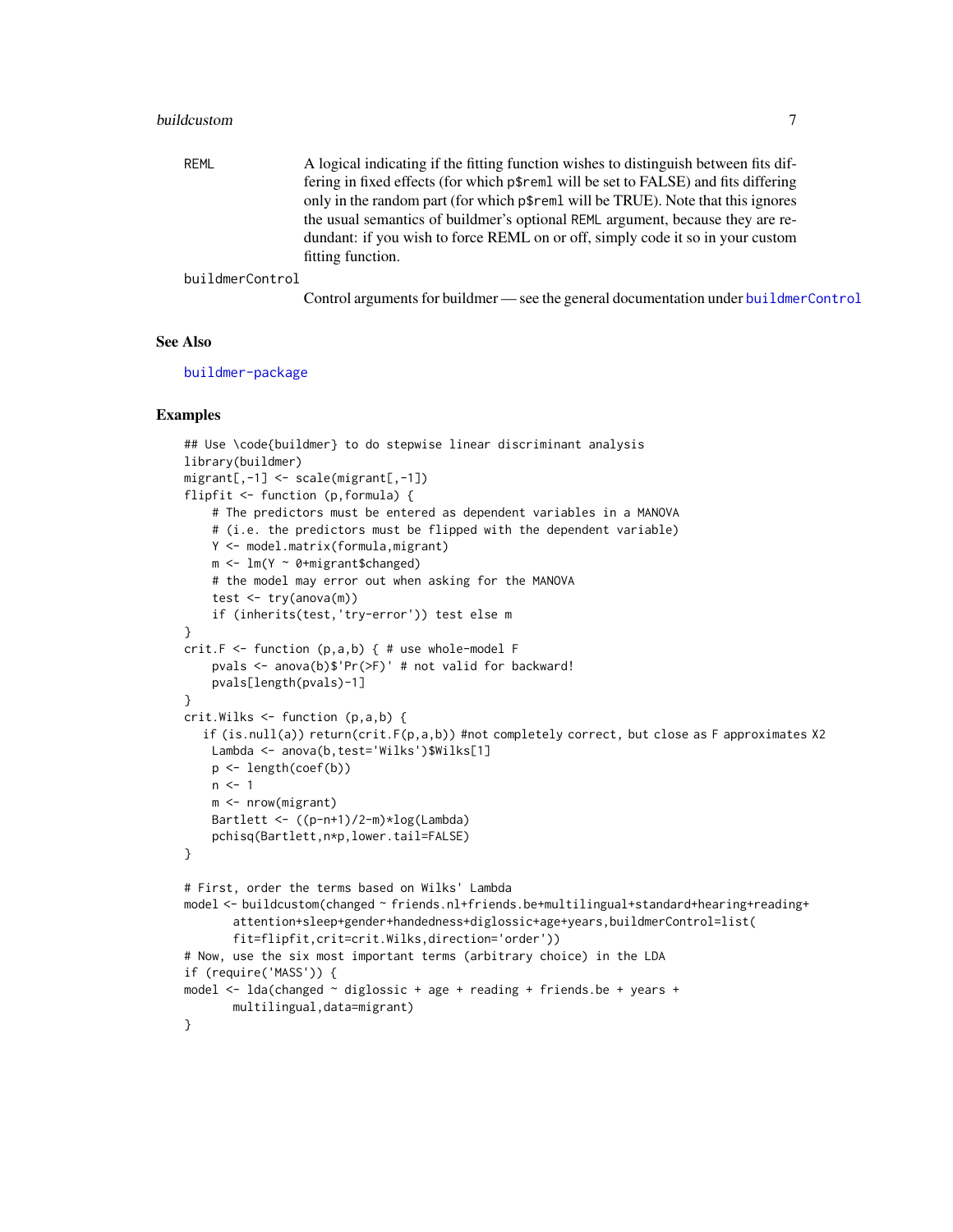<span id="page-7-1"></span><span id="page-7-0"></span>buildgam *Use* buildmer *to fit generalized additive models using* gam *from package* mgcv

#### Description

Use buildmer to fit generalized additive models using gam from package mgcv

# Usage

```
buildgam(
  formula,
  data = NULL,
  family = gaussian(),quickstart = 0,
  buildmerControl = buildmerControl()
\lambda
```
#### **Arguments**

| formula         | See the general documentation under buildmer-package                                                                                                                                                                                                                                                                                                                                                                                                                                                                                                                                                           |
|-----------------|----------------------------------------------------------------------------------------------------------------------------------------------------------------------------------------------------------------------------------------------------------------------------------------------------------------------------------------------------------------------------------------------------------------------------------------------------------------------------------------------------------------------------------------------------------------------------------------------------------------|
| data            | See the general documentation under buildmer-package                                                                                                                                                                                                                                                                                                                                                                                                                                                                                                                                                           |
| family          | See the general documentation under buildmer-package                                                                                                                                                                                                                                                                                                                                                                                                                                                                                                                                                           |
| quickstart      | A numeric with values from 0 to 5. If set to 1, will use bam to obtain starting<br>values for gam's outer iteration, potentially resulting in a much faster fit for each<br>model. If set to 2, will disregard ML/REML and always use bam's fREML for the<br>quickstart fit. 3 also sets discrete=TRUE. Values between 3 and 4 fit the quick-<br>start model to a subset of that value (e.g.) quickstart=3.1 fits the quickstart<br>model to 10% of the data, which is also the default if quickstart=3. Values<br>between 4 and 5 do the same, but also set a very sloppy convergence tolerance<br>of $0.2$ . |
| buildmerControl |                                                                                                                                                                                                                                                                                                                                                                                                                                                                                                                                                                                                                |
|                 | Control arguments for buildmer — see the general documentation under buildmerControl                                                                                                                                                                                                                                                                                                                                                                                                                                                                                                                           |

# Details

To work around an issue in gam, you must make sure that your data do not contain a variable named 'intercept'.

lme4 random effects are supported: they will be automatically converted using [re2mgcv](#page-23-1).

If gam's optimizer argument is not set to use outer iteration, gam fits using PQL. In this scenario, only crit='deviance' is supported.

General families implemented in mgcv are supported, provided that they use normal formulas. Currently, this is only true of the cox.ph family. Because this family can only be fitted using REML, buildgam automatically sets gam's select argument to TRUE and prevents removal of parametric terms.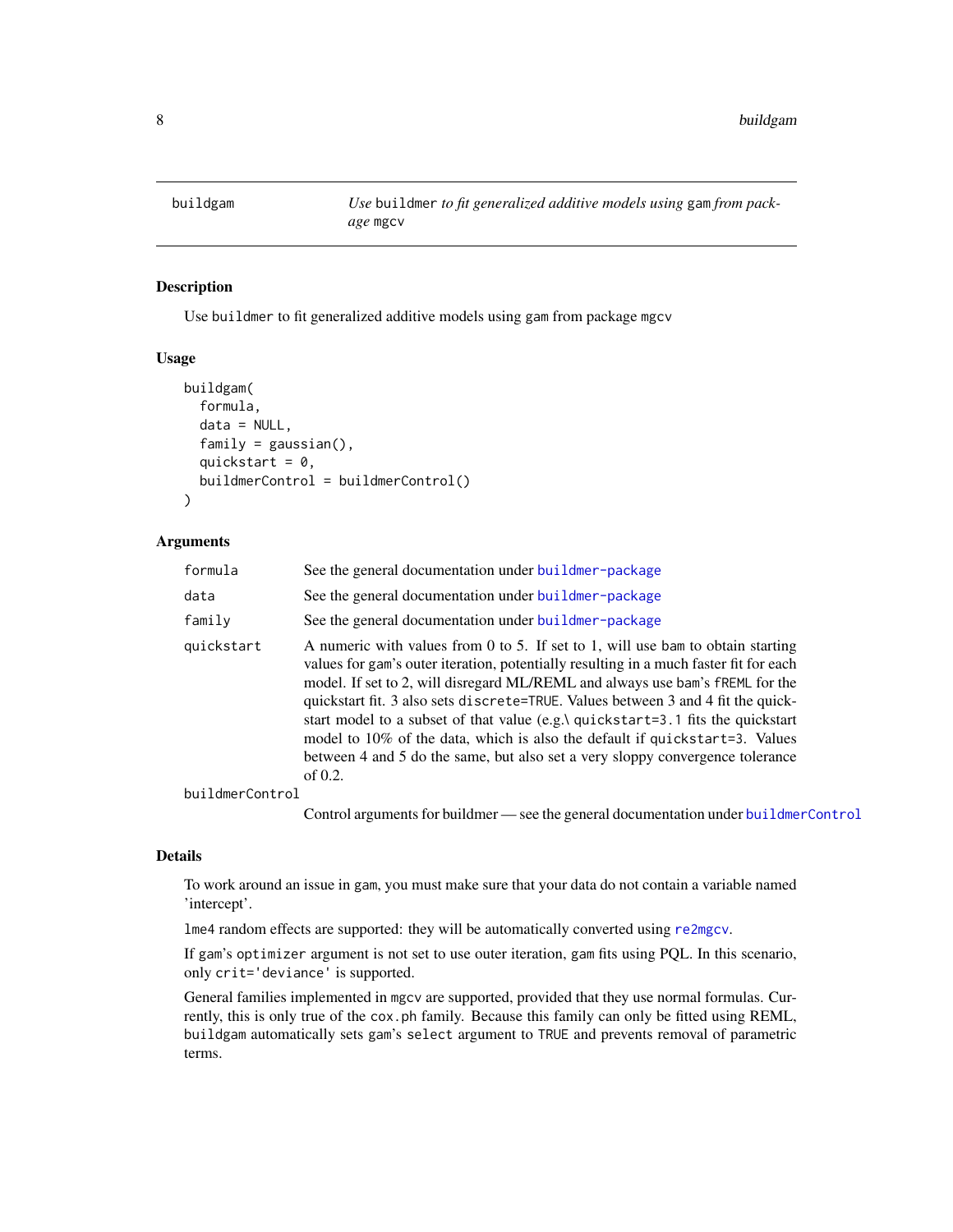# <span id="page-8-0"></span>buildgamm 9

The quickstart function is experimental. If you desire more control (e.g.\ discrete=FALSE but use.chol=TRUE), additional options can be provided as extra arguments and will be passed on to bam as they are applicable. Note that quickstart needs to be larger than 0 to trigger the quickstart path at all.

If scaled-t errors are used (family=scat), the quickstart path will also provide initial values for the two theta parameters (corresponding to the degrees of freedom and the scale parameter), but only if your installation of package mgcv is at least at version 1.8-32.

# See Also

[buildmer-package](#page-1-1)

#### Examples

```
library(buildmer)
model <- buildgam(f1 ~ s(timepoint,by=following) + s(participant,by=following,bs='re') +
       s(participant,timepoint,by=following,bs='fs'),data=vowels)
```

| buildgamm | Use buildmer to fit big generalized additive models using gamm from |
|-----------|---------------------------------------------------------------------|
|           | <i>package</i> mgcv                                                 |

#### Description

Use buildmer to fit big generalized additive models using gamm from package mgcv

# Usage

```
buildgamm(
  formula,
  data = NULL,
  family = gaussian(),
  buildmerControl = buildmerControl()
\lambda
```
### Arguments

| formula         | See the general documentation under buildmer-package                                                                |
|-----------------|---------------------------------------------------------------------------------------------------------------------|
| data            | See the general documentation under buildmer-package                                                                |
| family          | See the general documentation under buildmer-package                                                                |
| buildmerControl |                                                                                                                     |
|                 | بجميلهم والمساح فارتبا مماريس والمتمرد ويستحمل المستمر ويلمي والمتحدث والمسارا المتاروقي ومستحدث والمسترور المستحدة |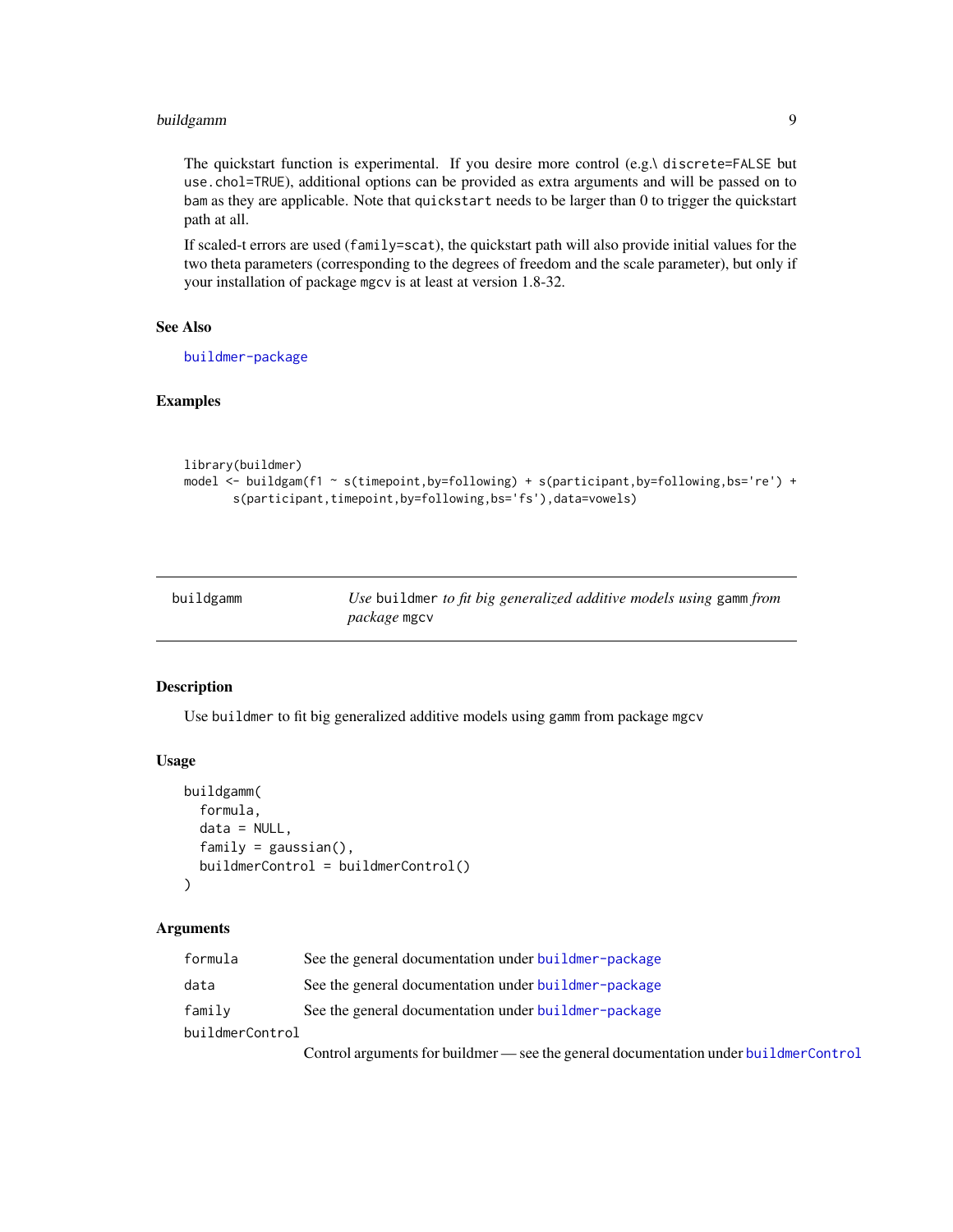# Details

The fixed and random effects are to be passed as a single formula in lme4 format. This is internally split up into the appropriate fixed and random parts. Only a single grouping factor is allowed. The random-effect covariance matrix is always unstructured. If you want to use pdMat covariance structures, you must (a) *not* specify any lme4 random-effects term in the formula, and (b) specify your own custom random argument in the args list in buildmerControl. Note that buildgamm will merely pass this through; no term reordering or stepwise elimination is done on a user-provided random argument.

#### See Also

[buildmer-package](#page-1-1)

#### Examples

```
library(buildmer)
model \le buildgamm(f1 \sim s(timepoint,by=following) + (following|participant) +
       s(participant,timepoint,by=following,bs='fs'),data=vowels)
```
buildgamm4 *Use* buildmer *to fit generalized additive models using package* gamm4

#### Description

Use buildmer to fit generalized additive models using package gamm4

#### Usage

```
buildgamm4(
  formula,
  data = NULL,
  family = gaussian(),
 buildmerControl = buildmerControl()
)
```
#### Arguments

| formula         | See the general documentation under buildmer-package |
|-----------------|------------------------------------------------------|
| data            | See the general documentation under buildmer-package |
| family          | See the general documentation under buildmer-package |
| buildmerControl |                                                      |
|                 |                                                      |

Control arguments for buildmer — see the general documentation under [buildmerControl](#page-15-1)

<span id="page-9-0"></span>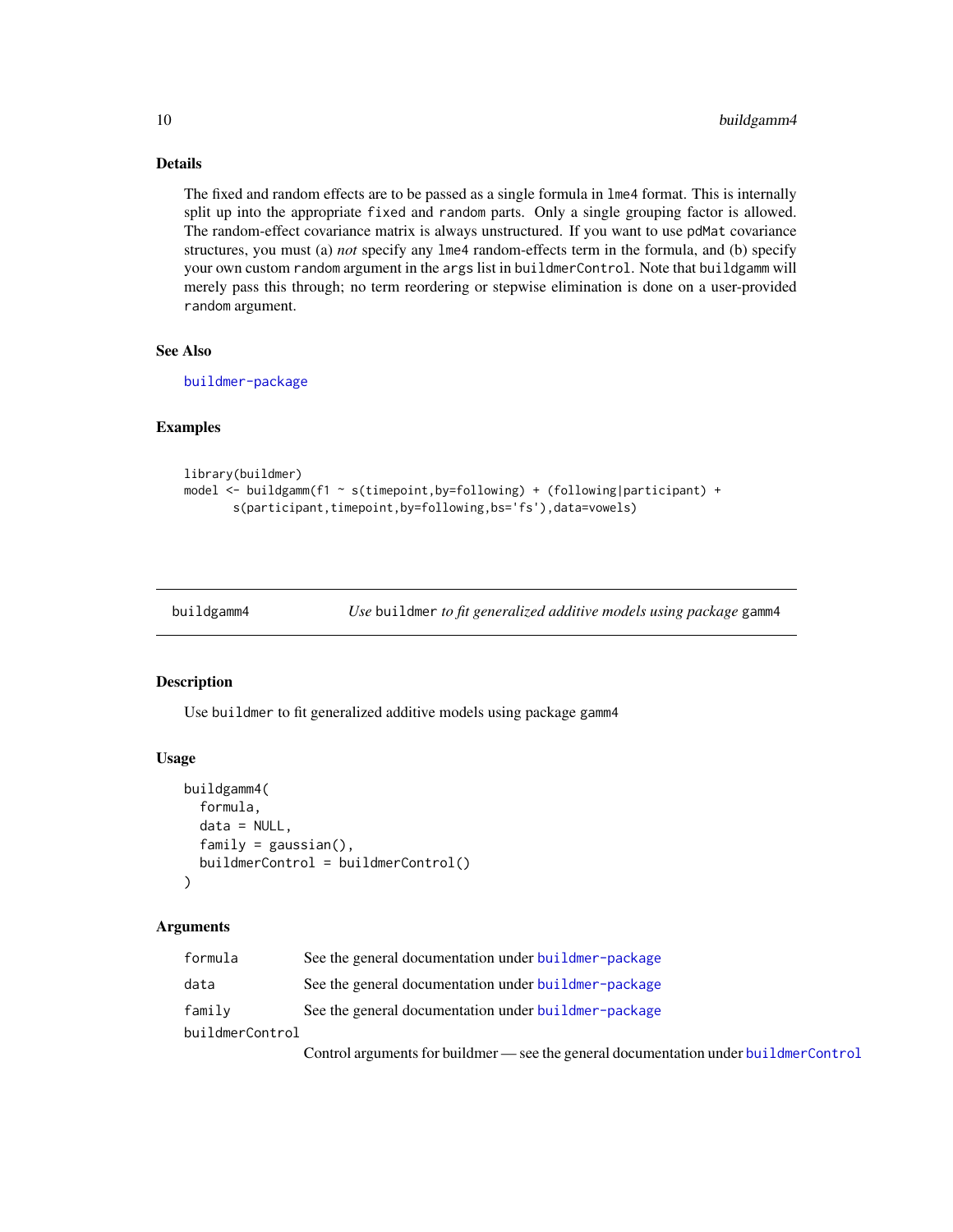# <span id="page-10-0"></span>Details

The fixed and random effects are to be passed as a single formula in lme4 *format*. This is internally split up into the appropriate fixed and random parts.

#### See Also

[buildmer-package](#page-1-1)

# Examples

```
library(buildmer)
if (requireNamespace('gamm4')) model <- buildgamm4(f1 ~ s(timepoint,by=following) +
       s(participant,timepoint,by=following,bs='fs'),data=vowels)
```

| buildGLMMadaptive |  |  | Use buildmer to fit generalized linear mixed models using |  |  |
|-------------------|--|--|-----------------------------------------------------------|--|--|
|                   |  |  | mixed_model from package GLMMadaptive                     |  |  |

# Description

Use buildmer to fit generalized linear mixed models using mixed\_model from package GLMMadaptive

# Usage

```
buildGLMMadaptive(
  formula,
  data = NULL,family,
  buildmerControl = buildmerControl()
\mathcal{E}
```
#### Arguments

| formula         | A formula specifying both fixed and random effects using lme4 syntax. (Unlike<br>mixed_model, buildGLMMadaptive does not use a separate random argument!) |
|-----------------|-----------------------------------------------------------------------------------------------------------------------------------------------------------|
| data            | See the general documentation under buildmer-package                                                                                                      |
| family          | See the general documentation under buildmer-package                                                                                                      |
| buildmerControl |                                                                                                                                                           |
|                 | Control arguments for buildmer — see the general documentation under buildmerControl                                                                      |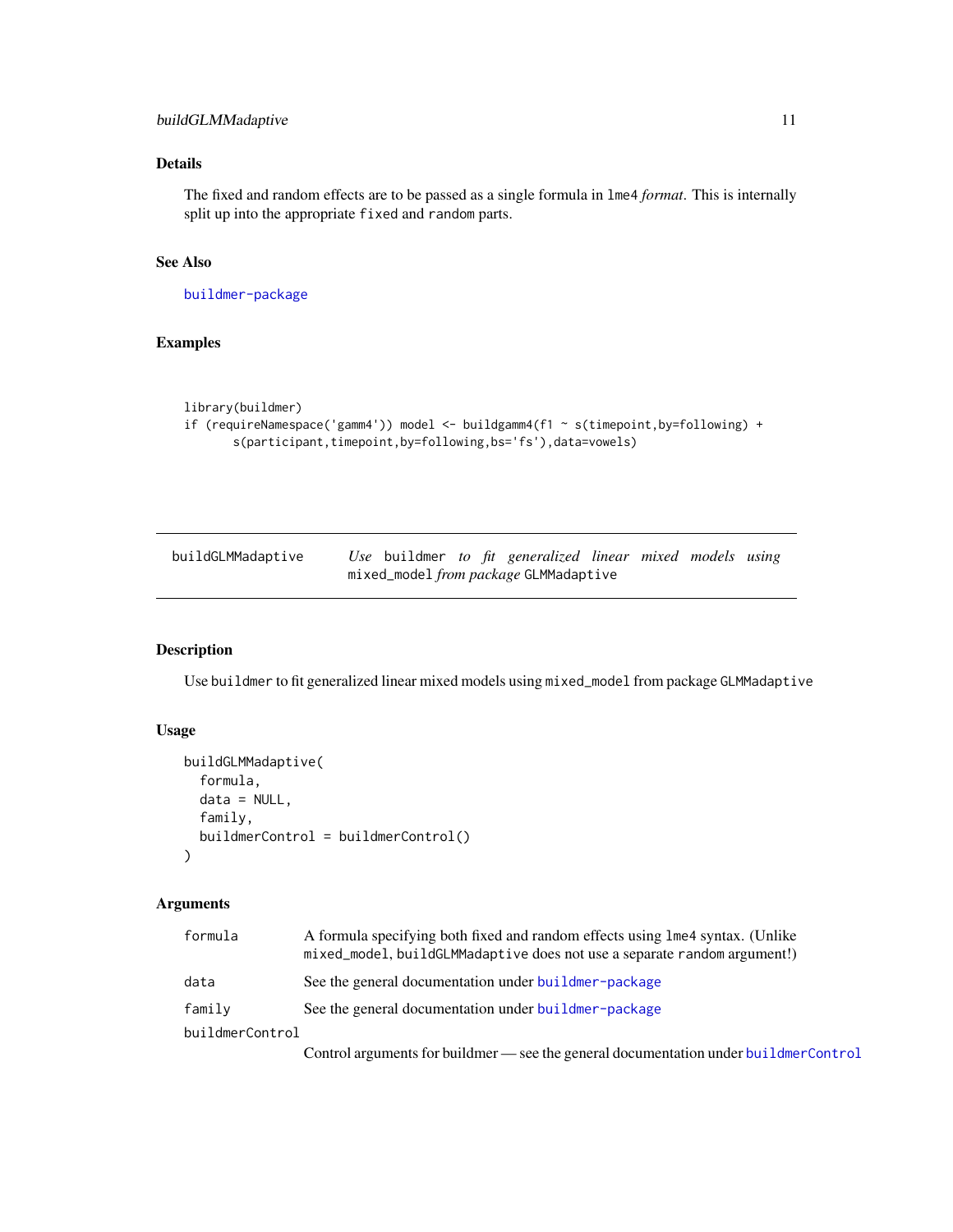# Details

The fixed and random effects are to be passed as a single formula in lme4 *format*. This is internally split up into the appropriate fixed and random parts.

As GLMMadaptive can only fit models with a single random-effect grouping factor, having multiple *different* grouping factors will raise an error.

If multiple *identical* random-effect grouping factors are provided, they will be concatenated into a single grouping factor using the double-bar syntax, causing GLMMadaptive to assume a diagonal random-effects covariance matrix. In other words,  $(1|g) + (\theta \star x |g)$  will correctly be treated as diagonal, but note the caveat:  $(a|g) + (b|g)$  will also be treated as fully diagonal, even if a and b are factors which might still have had correlations between their individual levels! This is a limitation of both GLMMadaptive and buildmer's approach to handling double bars.

#### See Also

[buildmer-package](#page-1-1)

#### Examples

```
if (requireNamespace('GLMMadaptive')) {
# nonsensical model given these data
model <- buildGLMMadaptive(stress ~ vowel + (vowel|participant),
      family=binomial,data=vowels,buildmerControl=list(args=list(nAGQ=1)))
# or with double-bar syntax for a diagonal r.e. cov. matrix
model <- buildGLMMadaptive(stress ~ vowel + (vowel||participant),
       family=binomial,data=vowels,buildmerControl=list(args=list(nAGQ=1)))
}
```
buildglmmTMB *Use* buildmer *to perform stepwise elimination on* glmmTMB *models*

#### Description

Use buildmer to perform stepwise elimination on glmmTMB models

#### Usage

```
buildglmmTMB(
  formula,
  data = NULL,family = gaussian(),
  buildmerControl = buildmerControl()
)
```
<span id="page-11-0"></span>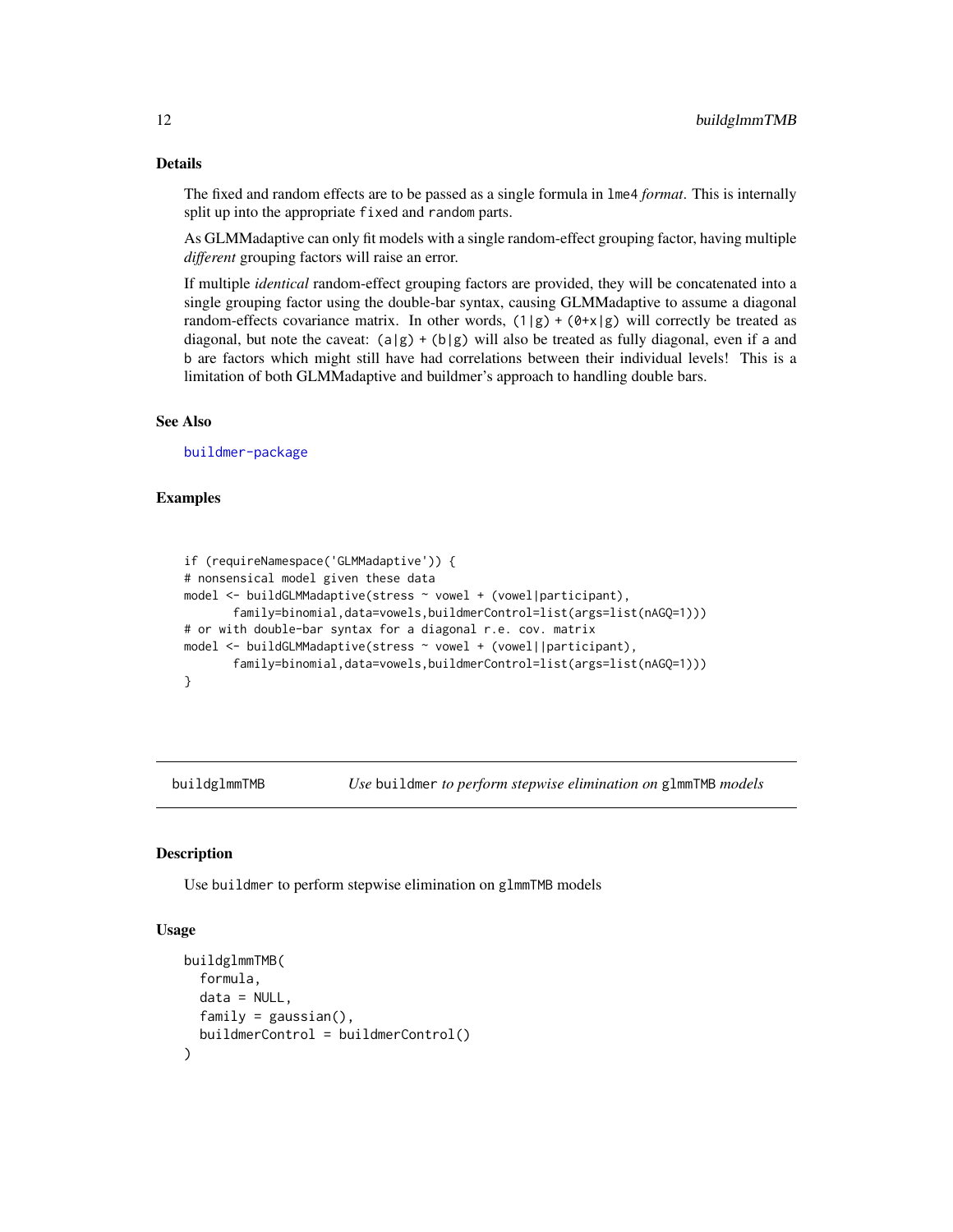#### <span id="page-12-0"></span>buildgls the contract of the contract of the contract of the contract of the contract of the contract of the contract of the contract of the contract of the contract of the contract of the contract of the contract of the c

# Arguments

| formula         | See the general documentation under buildmer-package                                 |
|-----------------|--------------------------------------------------------------------------------------|
| data            | See the general documentation under buildmer-package                                 |
| family          | See the general documentation under buildmer-package                                 |
| buildmerControl |                                                                                      |
|                 | Control arguments for buildmer — see the general documentation under buildmerControl |

See Also

[buildmer-package](#page-1-1)

# Examples

```
library(buildmer)
if (requireNamespace('glmmTMB')) {
model <- buildglmmTMB(Reaction ~ Days + (Days|Subject),data=lme4::sleepstudy)
}
```

| buildgls | Use buildmer to fit generalized-least-squares models using gls from |
|----------|---------------------------------------------------------------------|
|          | nlme                                                                |

## Description

Use buildmer to fit generalized-least-squares models using gls from nlme

#### Usage

```
buildgls(formula, data = NULL, buildmerControl = buildmerControl())
```
# Arguments

| formula         | See the general documentation under buildmer-package                                 |
|-----------------|--------------------------------------------------------------------------------------|
| data            | See the general documentation under buildmer-package                                 |
| buildmerControl |                                                                                      |
|                 | Control arguments for buildmer — see the general documentation under buildmerControl |

# Details

A workaround is included to prevent an error when the model matrix is of less than full rank. The summary output of such a model will look a bit strange!

# See Also

[buildmer-package](#page-1-1)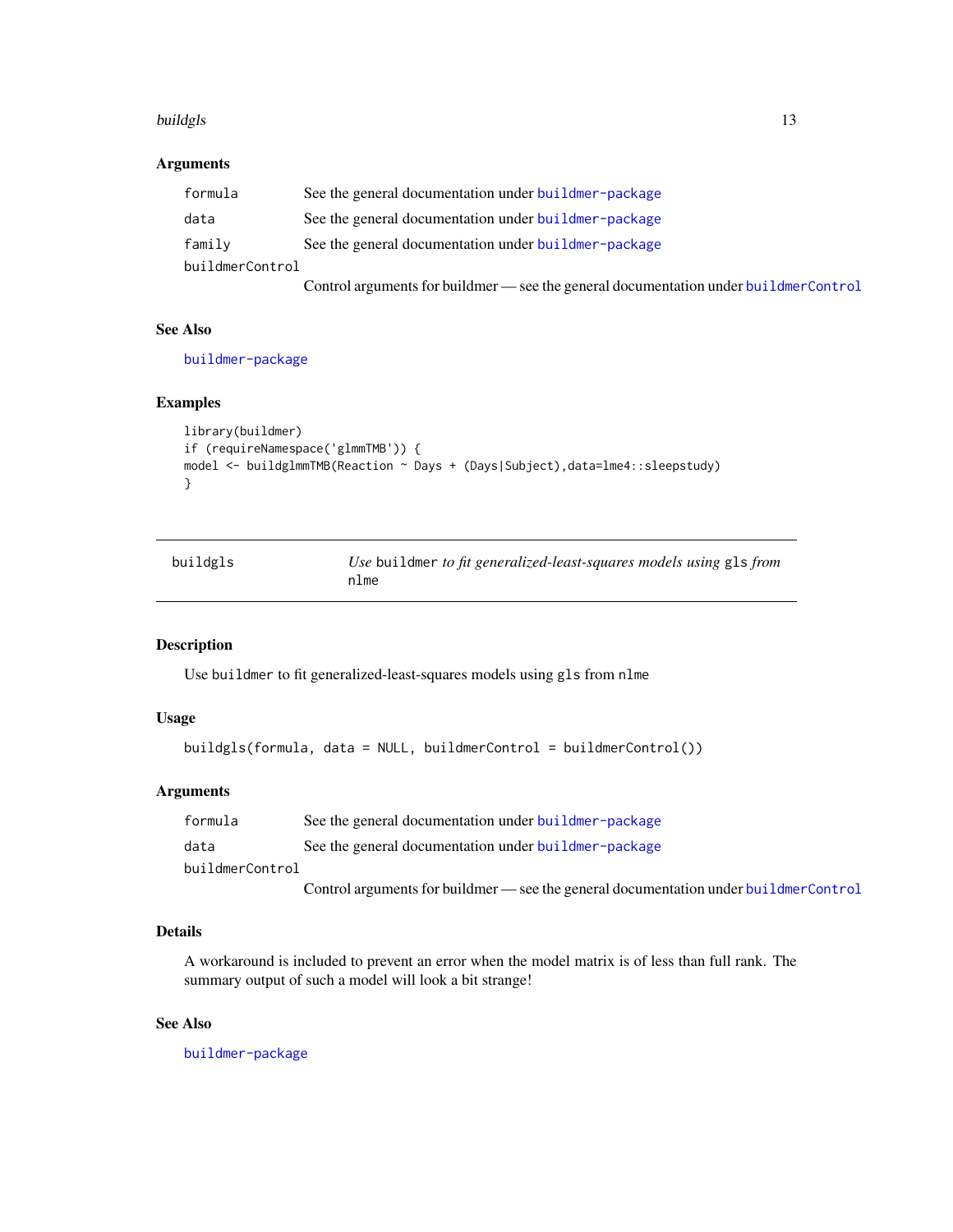#### Examples

```
library(buildmer)
library(nlme)
vowels$event <- with(vowels,interaction(participant,word))
model <- buildgls(f1 ~ timepoint*following,data=vowels,
buildmerControl=list(args=list(correlation=corAR1(form=~1|event))))
```

| buildlme | Use buildmer to perform stepwise elimination of mixed-effects models |
|----------|----------------------------------------------------------------------|
|          | <i>fit via</i> 1me <i>from</i> n1me                                  |

#### Description

Use buildmer to perform stepwise elimination of mixed-effects models fit via lme from nlme

#### Usage

```
buildlme(formula, data = NULL, buildmerControl = buildmerControl())
```
#### **Arguments**

| formula         | A formula specifying both fixed and random effects using lme4 syntax. (Unlike |  |  |  |  |
|-----------------|-------------------------------------------------------------------------------|--|--|--|--|
|                 | Ime, build lme does not use a separate random argument!)                      |  |  |  |  |
| data            | See the general documentation under buildmer-package                          |  |  |  |  |
| buildmerControl |                                                                               |  |  |  |  |
|                 |                                                                               |  |  |  |  |

Control arguments for buildmer — see the general documentation under [buildmerControl](#page-15-1)

# **Details**

The fixed and random effects are to be passed as a single formula in lme4 format. This is internally split up into the appropriate fixed and random parts. Only a single grouping factor is allowed. The random-effect covariance matrix is always unstructured. If you want to use pdMat covariance structures, you must (a) *not* specify any lme4 random-effects term in the formula, and (b) specify your own custom random argument in the args list in buildmerControl. Note that buildlme will merely pass this through; no term reordering or stepwise elimination is done on a user-provided random argument.

#### See Also

[buildmer-package](#page-1-1)

#### Examples

```
library(buildmer)
model <- buildlme(Reaction ~ Days + (Days|Subject),data=lme4::sleepstudy)
```
<span id="page-13-0"></span>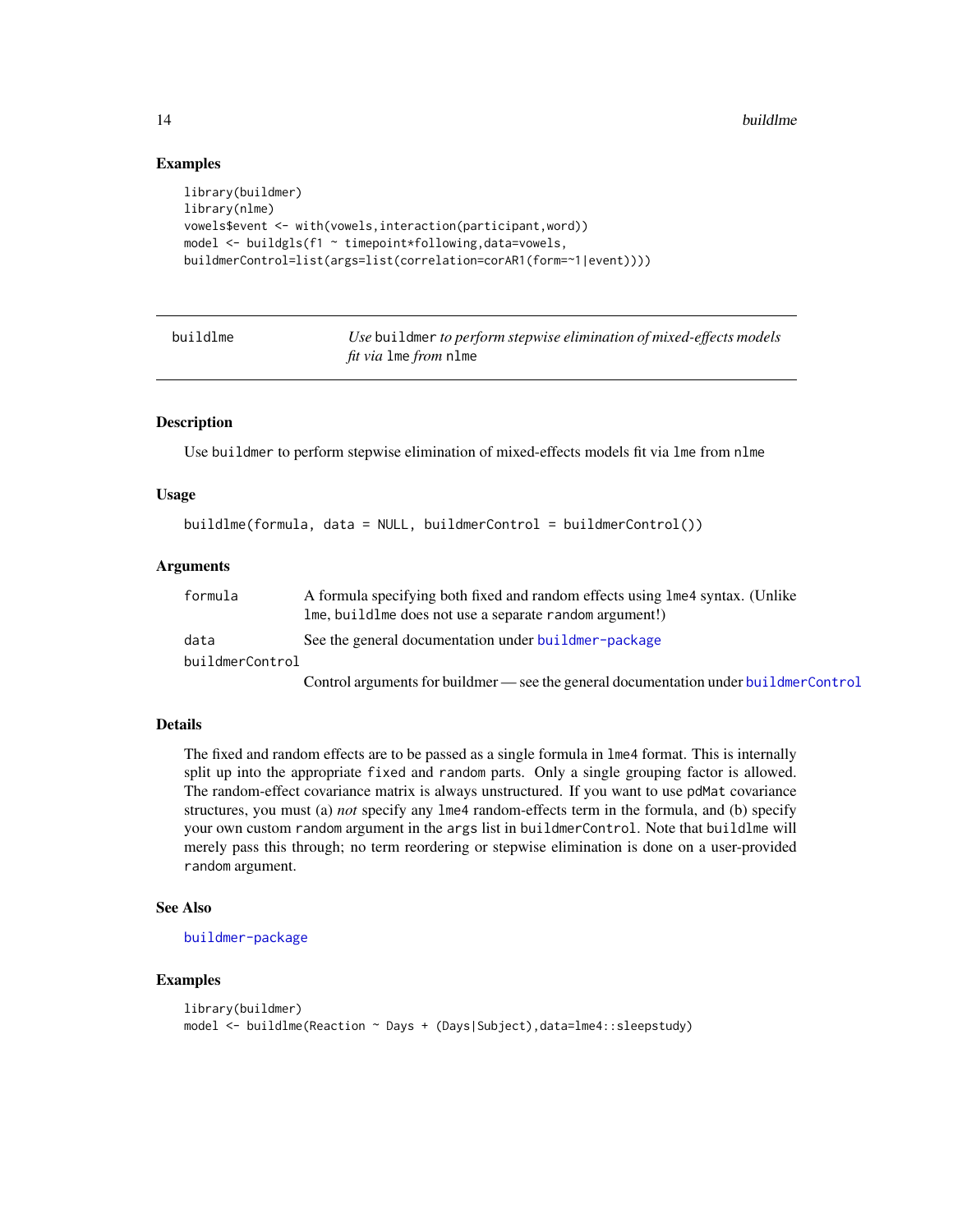<span id="page-14-1"></span><span id="page-14-0"></span>

#### Description

Use buildmer to fit mixed-effects models using lmer/glmer from lme4

#### Usage

```
buildmer(
  formula,
  data = NULL,
  family = gaussian(),
  buildmerControl = buildmerControl()
\lambda
```
## Arguments

| formula         | See the general documentation under buildmer-package |
|-----------------|------------------------------------------------------|
| data            | See the general documentation under buildmer-package |
| family          | See the general documentation under buildmer-package |
| buildmerControl |                                                      |

Control arguments for buildmer — see the general documentation under [buildmerControl](#page-15-1)

## Examples

```
library(buildmer)
model <- buildmer(Reaction ~ Days + (Days|Subject),lme4::sleepstudy)
# Tests from github issue #2, that also show the use of the 'direction' and 'crit' parameters:
bm.test <- buildmer(cbind(incidence,size - incidence) ~ period + (1 | herd),
family=binomial,data=lme4::cbpp)
bm.test <- buildmer(cbind(incidence,size - incidence) ~ period + (1 | herd),
family=binomial,data=lme4::cbpp,buildmerControl=buildmerControl(direction='forward'))
bm.test <- buildmer(cbind(incidence,size - incidence) ~ period + (1 | herd),
family=binomial,data=lme4::cbpp,buildmerControl=buildmerControl(crit='AIC'))
bm.test <- buildmer(cbind(incidence,size - incidence) ~ period + (1 | herd),
family=binomial,data=lme4::cbpp,
buildmerControl=buildmerControl(direction='forward',crit='AIC'))
```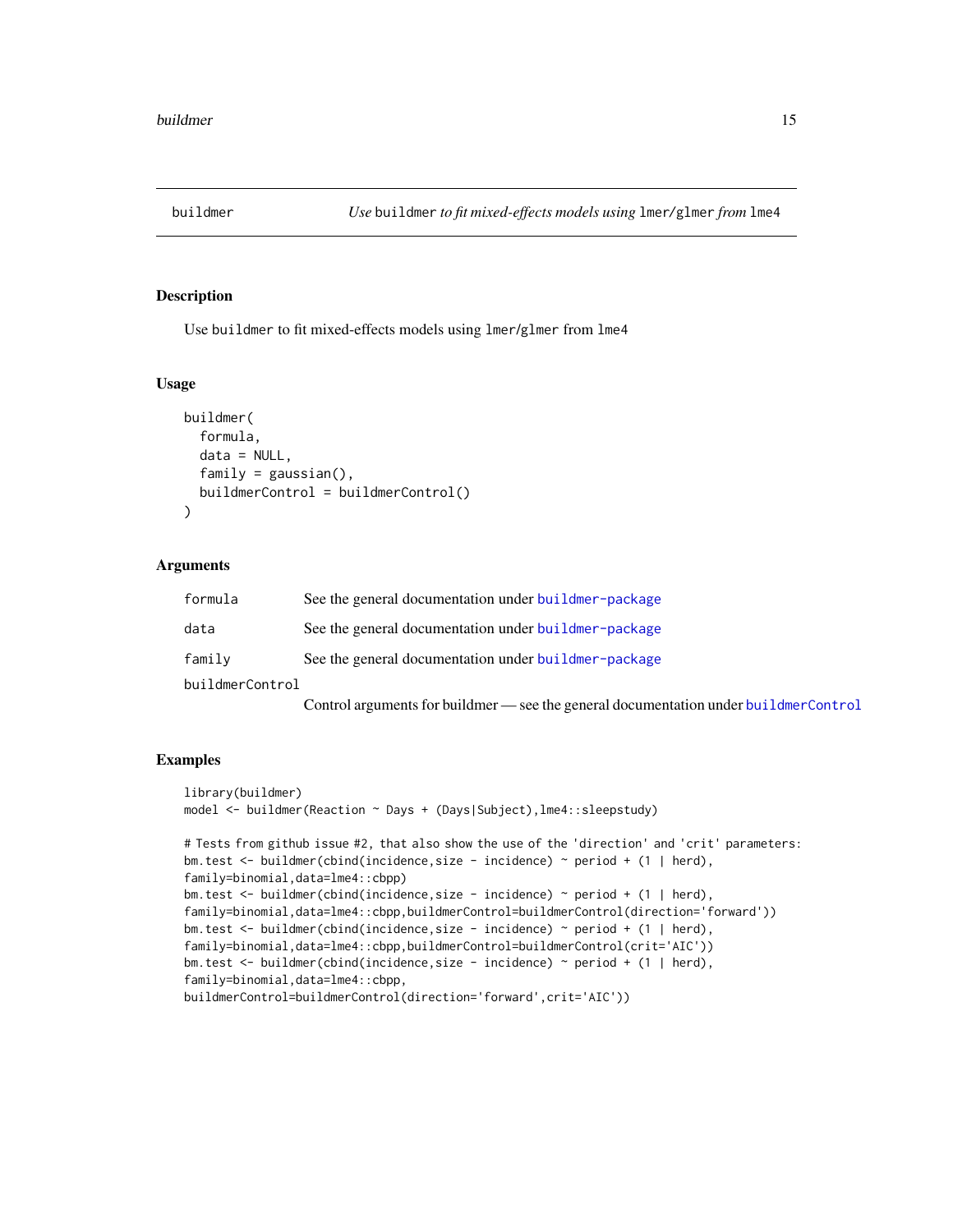<span id="page-15-0"></span>buildmer-class *The buildmer class*

#### Description

This is a simple convenience class that allows 'anova' and 'summary' calls to fall through to the underlying model object, while retaining buildmer's iteration history. If you need to use the final model for other things, such as prediction, access it through the 'model' slot of the buildmer class object.

#### **Slots**

model The final model containing only the terms that survived elimination

p Parameters used during the fitting process

anova The model's ANOVA, if the model was built with 'anova=TRUE'

summary The model's summary, if the model was built with 'summary=TRUE'

#### See Also

[buildmer](#page-14-1)

#### Examples

```
# Manually create a bare-bones buildmer object:
model <- lm(Sepal.Length ~ Petal.Length,iris)
p <- list(in.buildmer=FALSE)
library(buildmer)
bm <- mkBuildmer(model=model,p=p,anova=NULL,summary=NULL)
summary(bm)
```
<span id="page-15-1"></span>buildmerControl *Set control options for buildmer*

#### Description

buildmerControl provides all the knobs and levers that can be manipulated during the buildmer fitting and summary/anova process. Some of these are part of buildmer's core functionality—for instance, crit allows to specify different elimination criteria, a core buildmer feature—whereas some are only meant for internal usage, e.g.~I\_KNOW\_WHAT\_I\_AM\_DOING is only used to turn off the PQL safeguards in buildbam/buildgam, which you really should only do if you have a very good reason to believe that the PQL check is being triggered erroneously for your problem.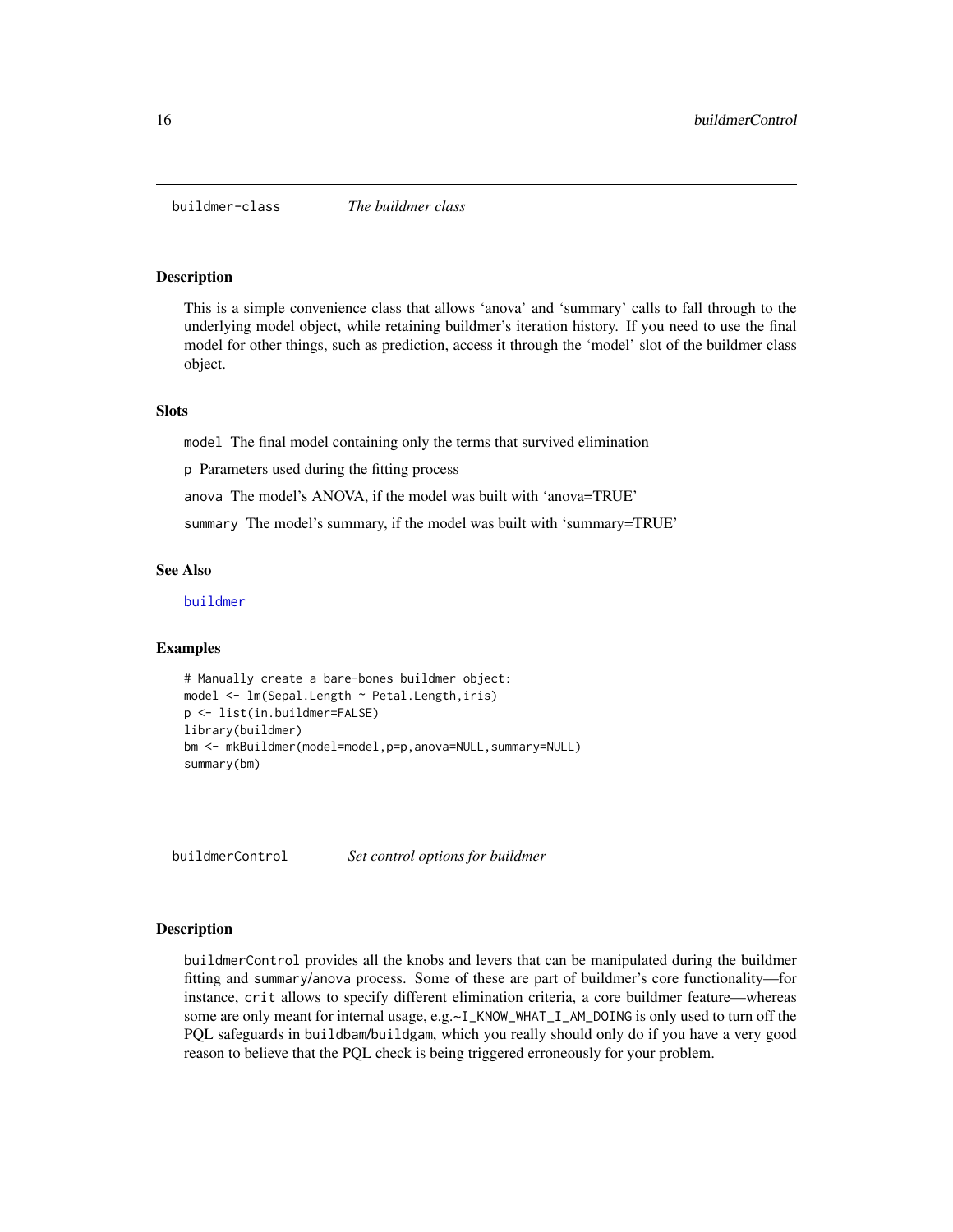# <span id="page-16-0"></span>buildmerControl 17

# Usage

```
buildmerControl(
  formula = quote(stop("No formula specified")),
 data = NULL,family = gaussian(),
 args = list(),
 direction = c("order", "backward"),
 cl = NULL,crit = "LRT",elim = "LRT",
 fit = function(...) stop("No fitting function specified"),
 include = NULL,
 quiet = FALSE,calc.anova = FALSE,
 calc.summary = TRUE,
 ddf = "Wald",
 quickstart = 0,
 dep = NULL,
 REML = NA,
 can.use.reml = TRUE,
 force.reml = FALSE,
 singular.ok = FALSE,
 grad.tol = formals(buildmer::converged)$grad.tol,
 hess.tol = formals(buildmer::converged)$hess.tol,
 I_KNOW_WHAT_I_AM_DOING = FALSE
```
#### Arguments

)

| formula   | The model formula for the maximal model you would like to fit. Alternatively,<br>a buildmer term list as obtained from tabulate. formula. In the latter formula-<br>tion, you also need to specify a dep='' argument specifying the dependent<br>variable to go along with the term list. See tabulate, formula for an example<br>of where this is useful.                                                                                                   |
|-----------|--------------------------------------------------------------------------------------------------------------------------------------------------------------------------------------------------------------------------------------------------------------------------------------------------------------------------------------------------------------------------------------------------------------------------------------------------------------|
| data      | The data to fit the model(s) to.                                                                                                                                                                                                                                                                                                                                                                                                                             |
| family    | The error distribution to use.                                                                                                                                                                                                                                                                                                                                                                                                                               |
| args      | Extra arguments passed to the fitting function.                                                                                                                                                                                                                                                                                                                                                                                                              |
| direction | Character string or vector indicating the direction for stepwise elimination; pos-<br>sible options are 'order' (order terms by their contribution to the model),<br>'backward' (backward elimination), 'forward' (forward elimination, implies<br>order). The default is the combination c('order', 'backward'), to first make<br>sure that the model converges and to then perform backward elimination; other<br>such combinations are perfectly allowed. |
| c1        | Specifies a cluster to use for parallelizing the evaluation of terms. This can be<br>an object as returned by function makeCluster from package parallel, or a<br>whole number to let buildmer create, manage, and destroy a cluster for you with<br>the specified number of parallel processes.                                                                                                                                                             |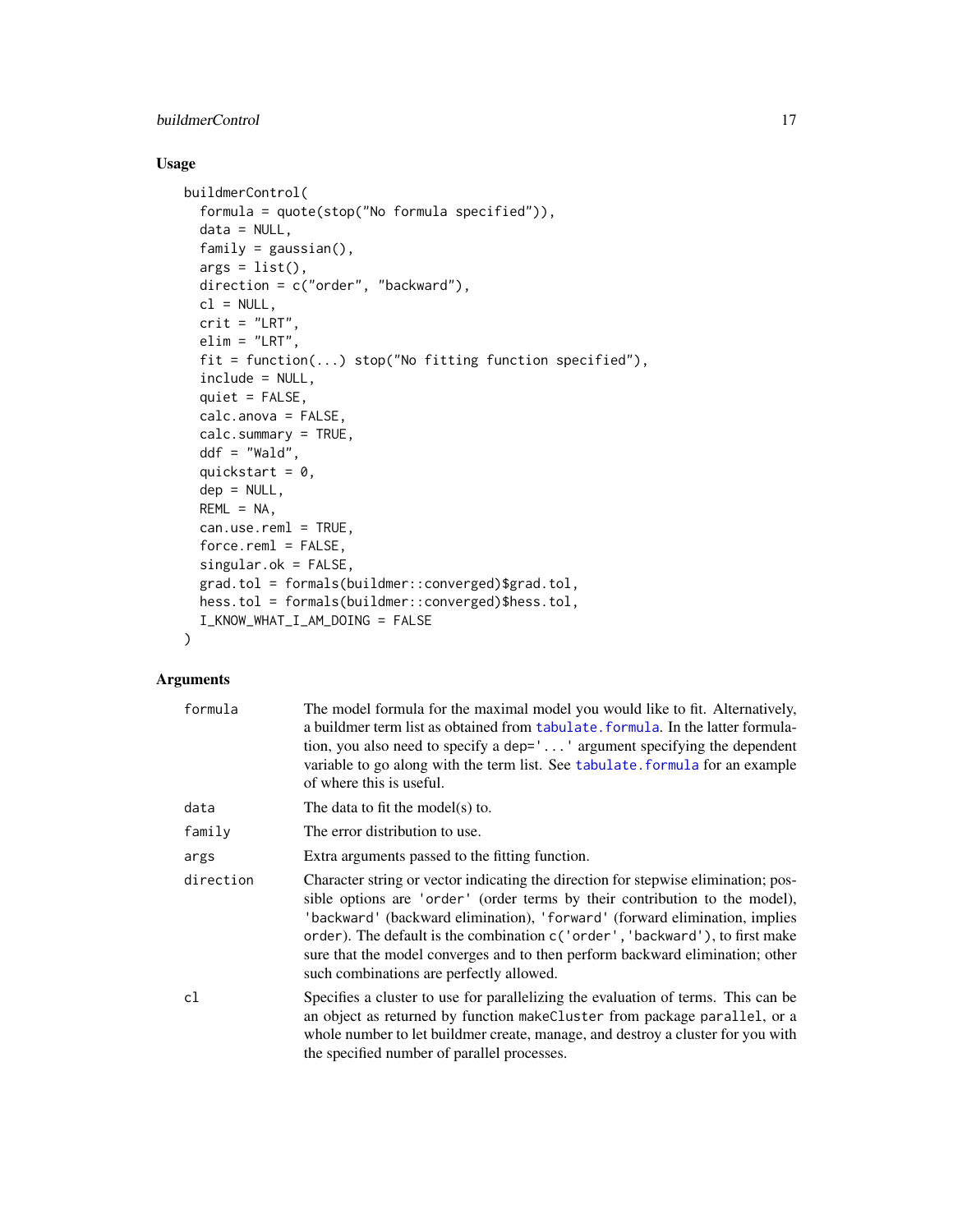| crit         | Character string or vector determining the criterion used to test terms for their<br>contribution to the model fit in the ordering step. Possible options are 'LRT'<br>(likelihood-ratio test based on chi-square mixtures per Stram & Lee 1994 for<br>random effects; this is the default), 'LL' (use the raw -2 log likelihood), 'AIC'<br>(Akaike Information Criterion), 'BIC' (Bayesian Information Criterion), and<br>'deviance' (explained deviance – note that this is not a formal test).                                                                                                                                     |
|--------------|---------------------------------------------------------------------------------------------------------------------------------------------------------------------------------------------------------------------------------------------------------------------------------------------------------------------------------------------------------------------------------------------------------------------------------------------------------------------------------------------------------------------------------------------------------------------------------------------------------------------------------------|
| elim         | Character string or vector determining the criterion used to test terms for elimi-<br>nation in the elimination step. Possible options are 'LRT' (likelihood-ratio test<br>based on chi-square mixtures per Stram & Lee 1994 for random effects; this<br>is the default), 'LL' (use the raw -2 log likelihood), 'AIC' (Akaike Information<br>Criterion), 'BIC' (Bayesian Information Criterion), and 'deviance' (explained<br>deviance — note that this is not a formal test).                                                                                                                                                        |
| fit          | Internal parameter — do not modify.                                                                                                                                                                                                                                                                                                                                                                                                                                                                                                                                                                                                   |
| include      | A one-sided formula or character vector of terms that will be kept in the model at<br>all times. These do not need to be specified separately in the formula argument.<br>Useful for e.g. passing correlation structures in g1mmTMB models.                                                                                                                                                                                                                                                                                                                                                                                           |
| quiet        | A logical indicating whether to suppress progress messages.                                                                                                                                                                                                                                                                                                                                                                                                                                                                                                                                                                           |
| calc.anova   | Logical indicating whether to also calculate the ANOVA table for the final model<br>after term elimination.                                                                                                                                                                                                                                                                                                                                                                                                                                                                                                                           |
| calc.summary | Logical indicating whether to also calculate the summary table for the final<br>model after term elimination.                                                                                                                                                                                                                                                                                                                                                                                                                                                                                                                         |
| ddf          | The method used for calculating $p$ -values for $l$ me4 models and calc. anova=TRUE<br>or calc.summary=TRUE. Options are 'Wald' (default), 'Satterthwaite' (if<br>package lmerTest is available), 'Kenward-Roger' (if packages lmerTest and<br>pbkrtest are available), and ' $l$ me4' (no <i>p</i> -values).                                                                                                                                                                                                                                                                                                                         |
| quickstart   | For gam models only: a numeric with values from $0$ to $5$ . If set to 1, will use<br>bam to obtain starting values for gam's outer iteration, potentially resulting in<br>a much faster fit for each model. If set to 2, will disregard ML/REML and<br>always use bam's fREML for the quickstart fit. 3 also sets discrete=TRUE. Val-<br>ues between 3 and 4 fit the quickstart model to a subset of that value (e.g.)<br>quickstart=3.1 fits the quickstart model to 10% of the data, which is also the<br>default if quickstart=3. Values between 4 and 5 do the same, but also set a<br>very sloppy convergence tolerance of 0.2. |
| dep          | A character string specifying the name of the dependent variable. Only used if<br>formula is a buildmer terms list.                                                                                                                                                                                                                                                                                                                                                                                                                                                                                                                   |
| REML         | In some situations, the user may want to force REML on or off, rather than using<br>buildmer's autodetection. If REML=TRUE (or more precisely, if is TRUE (REML)<br>evaluates to true), then buildmer will always use REML. This results in invalid<br>results if formal model-comparison criteria are used with models differing in<br>fixed effects (and the user is not guarded against this), but is useful with the<br>'deviance-explained' criterion, where it is actually the default (you can dis-<br>able this and use the 'normal' REML/ML-differentiating behavior by passing<br>REML=NA).                                 |
| can.use.reml | Internal option specifying whether the fitting engine should distinguish between<br>fixed-effects and random-effects model comparisons. Do not set this option                                                                                                                                                                                                                                                                                                                                                                                                                                                                        |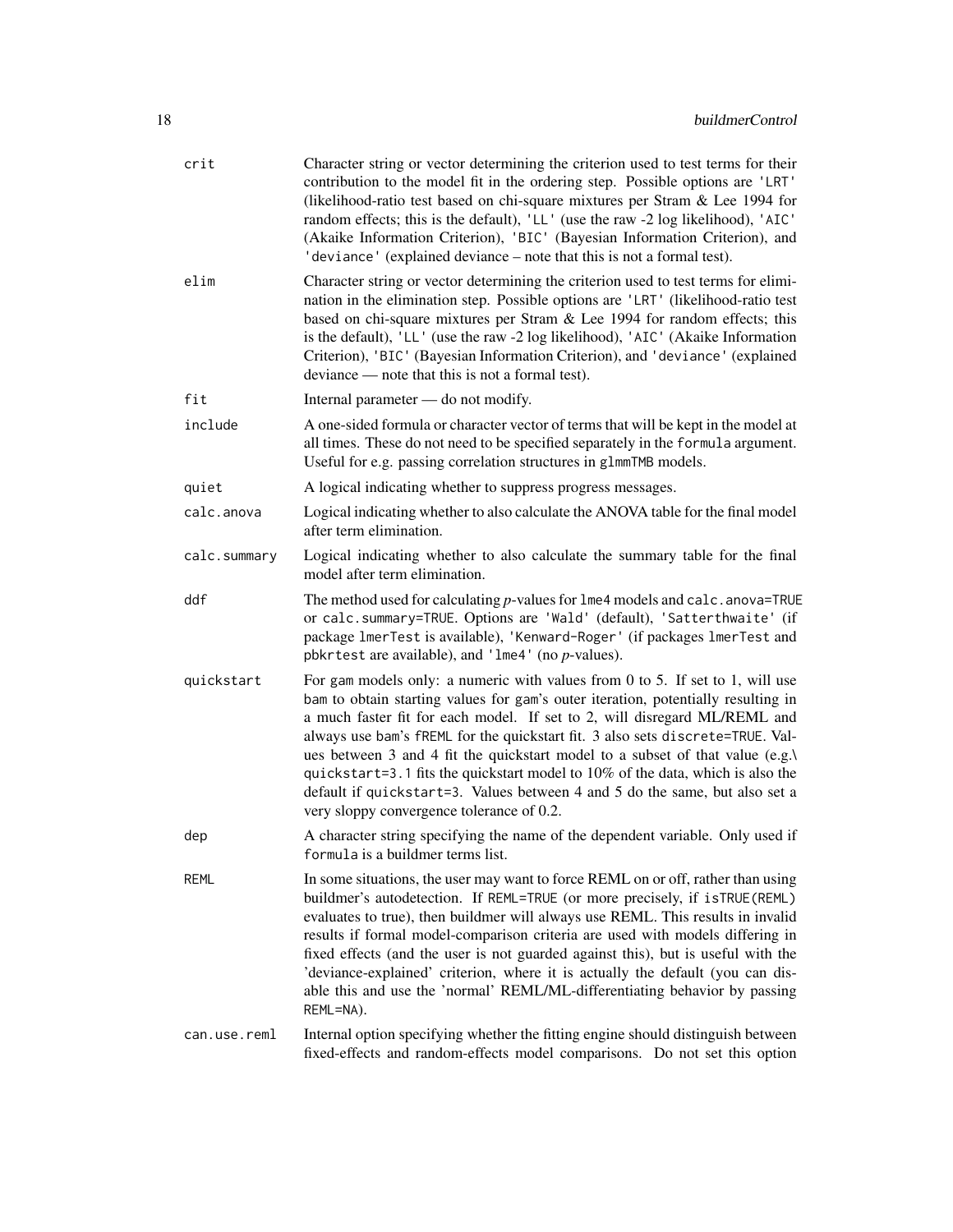#### <span id="page-18-0"></span>buildmertree that the second service of the service of the service of the service of the service of the service of the service of the service of the service of the service of the service of the service of the service of th

|                        | yourself unless you are programming a new fitting function for buildcustom<br>- this is automatically modified appropriately if you via the REML option.                                                                                                                                                                                                                         |
|------------------------|----------------------------------------------------------------------------------------------------------------------------------------------------------------------------------------------------------------------------------------------------------------------------------------------------------------------------------------------------------------------------------|
| force.reml             | Internal option specifying whether, if not differentiating between fixed-effects<br>and random-effects model comparisons, these comparisons should be based on<br>ML or on REML (if possible). Do not set this option yourself unless you are<br>programming a new fitting function for buildcustom — this is automatically<br>modified appropriately if you pass a REML option. |
| singular.ok            | Logical indicating whether singular fits are acceptable. Only for lme4 models.                                                                                                                                                                                                                                                                                                   |
| grad.tol               | Tolerance for declaring gradient convergence. For buildbam, this is multiplied<br>by 100.                                                                                                                                                                                                                                                                                        |
| hess.tol               | Tolerance for declaring Hessian convergence. For buildbam, this is multiplied<br>by $100.$                                                                                                                                                                                                                                                                                       |
| I_KNOW_WHAT_I_AM_DOING |                                                                                                                                                                                                                                                                                                                                                                                  |
|                        | An internal option that you should not modify unless you know what you are<br>doing.                                                                                                                                                                                                                                                                                             |

#### Details

With the default options, all buildmer functions will do two things:

- 1. Determine the order of the effects in your model, based on their importance as measured by the likelihood-ratio test statistic. This identifies the 'maximal model', which is the model containing either all effects specified by the user, or subset of those effects that still allow the model to converge, ordered such that the most information-rich effects have made it in.
- 2. Perform backward stepwise elimination based on the significance of the change in log-likelihood.

The final model is returned in the model slot of the returned buildmer object. All functions in the buildmer package are aware of the distinction between (f)REML and ML, and know to divide chi-square *p*-values by 2 when comparing models differing only in random effects (see Pinheiro & Bates 2000). The steps executed above can be changed using the direction argument, allowing for arbitrary chains of, for instance, forward-backward-forward stepwise elimination (although using more than one elimination method on the same data is not recommended). The criterion for determining the importance of terms in the ordering stage and the elimination of terms in the elimination stage can also be changed, using the crit argument.

<span id="page-18-1"></span>buildmertree *Use* buildmer *to perform stepwise elimination for* lmertree *and* glmertree *models from package* glmertree

#### Description

Use buildmer to perform stepwise elimination for lmertree and glmertree models from package glmertree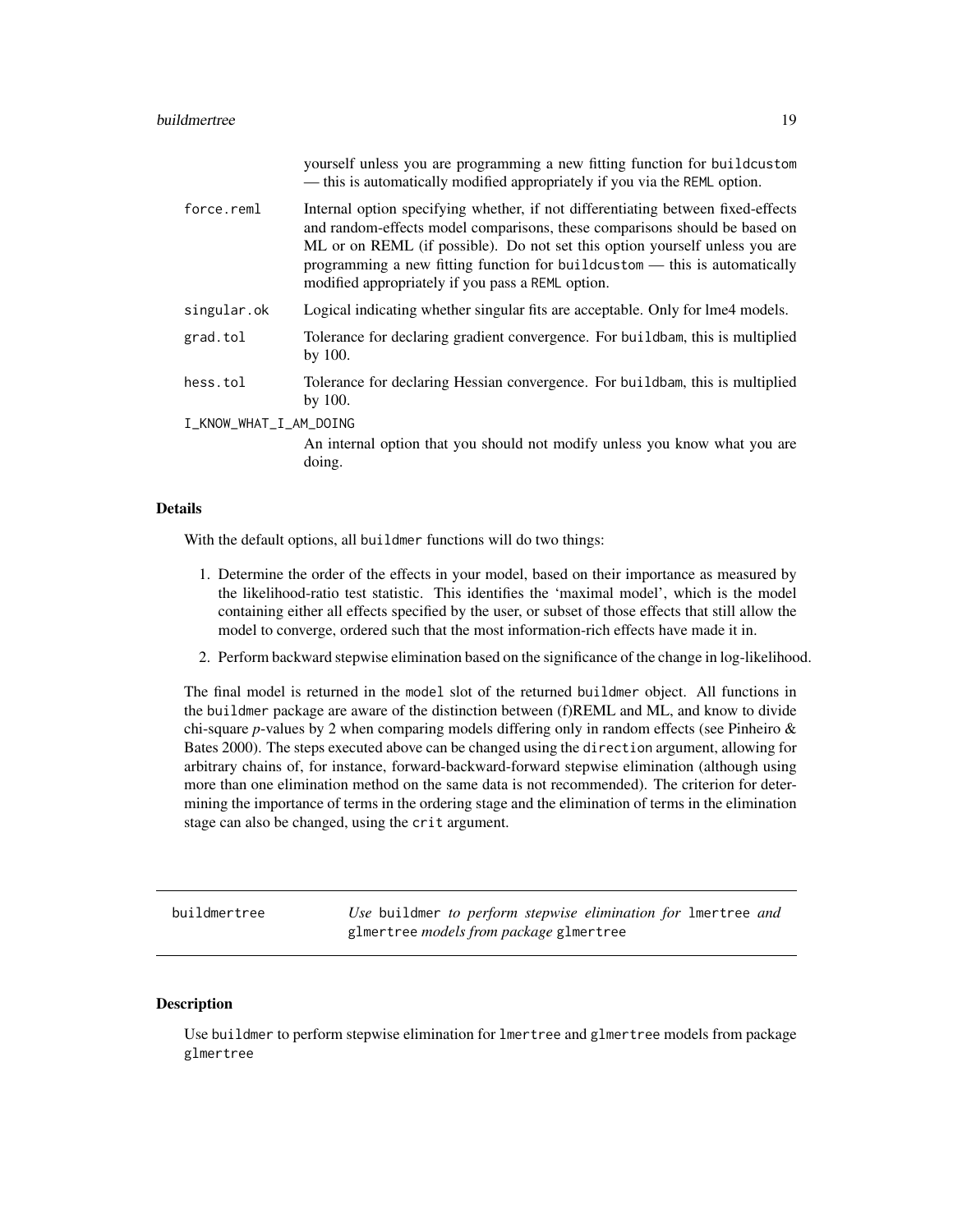# Usage

```
buildmertree(
  formula,
  data = NULL,
  family = gaussian(),
  buildmerControl = buildmerControl(crit = "AIC")
)
```
# Arguments

| formula         | Either a glmertree formula, looking like dep $\sim$ left   middle   right where      |
|-----------------|--------------------------------------------------------------------------------------|
|                 | the middle part is an lme4-style random-effects specification, or an ordinary        |
|                 | formula (or buildmer term list thereof) specifying only the dependent variable       |
|                 | and the fixed and random effects for the regression part. In the latter case, the    |
|                 | additional argument partitioning must be specified as a one-sided formula            |
|                 | containing the partitioning part of the model.                                       |
| data            | See the general documentation under buildmer-package                                 |
| family          | See the general documentation under buildmer-package                                 |
| buildmerControl |                                                                                      |
|                 | Control arguments for buildmer — see the general documentation under buildmerControl |

#### Details

Note that the likelihood-ratio test is not available for glmertree models, as it cannot be assured that the models being compared are nested. The default is thus to use AIC. In the generalized case or when testing many partitioning variables, it is recommended to pass joint=FALSE, as this results in a dramatic speed gain and reduces the odds of the final glmer model failing to converge or converging singularly.

# See Also

[buildmer-package](#page-1-1)

#### **Examples**

```
if (requireNamespace('glmertree')) {
model <- buildmertree(Reaction ~ 1 | (Days|Subject) | Days,
buildmerControl=buildmerControl(crit='LL',direction='order',args=list(joint=FALSE)),
       data=lme4::sleepstudy)
model <- buildmertree(Reaction ~ 1 | (Days|Subject) | Days,
buildmerControl=buildmerControl(crit='LL',direction='order',args=list(joint=FALSE)),
       data=lme4::sleepstudy,family=Gamma(link=identity))
```
# }

<span id="page-19-0"></span>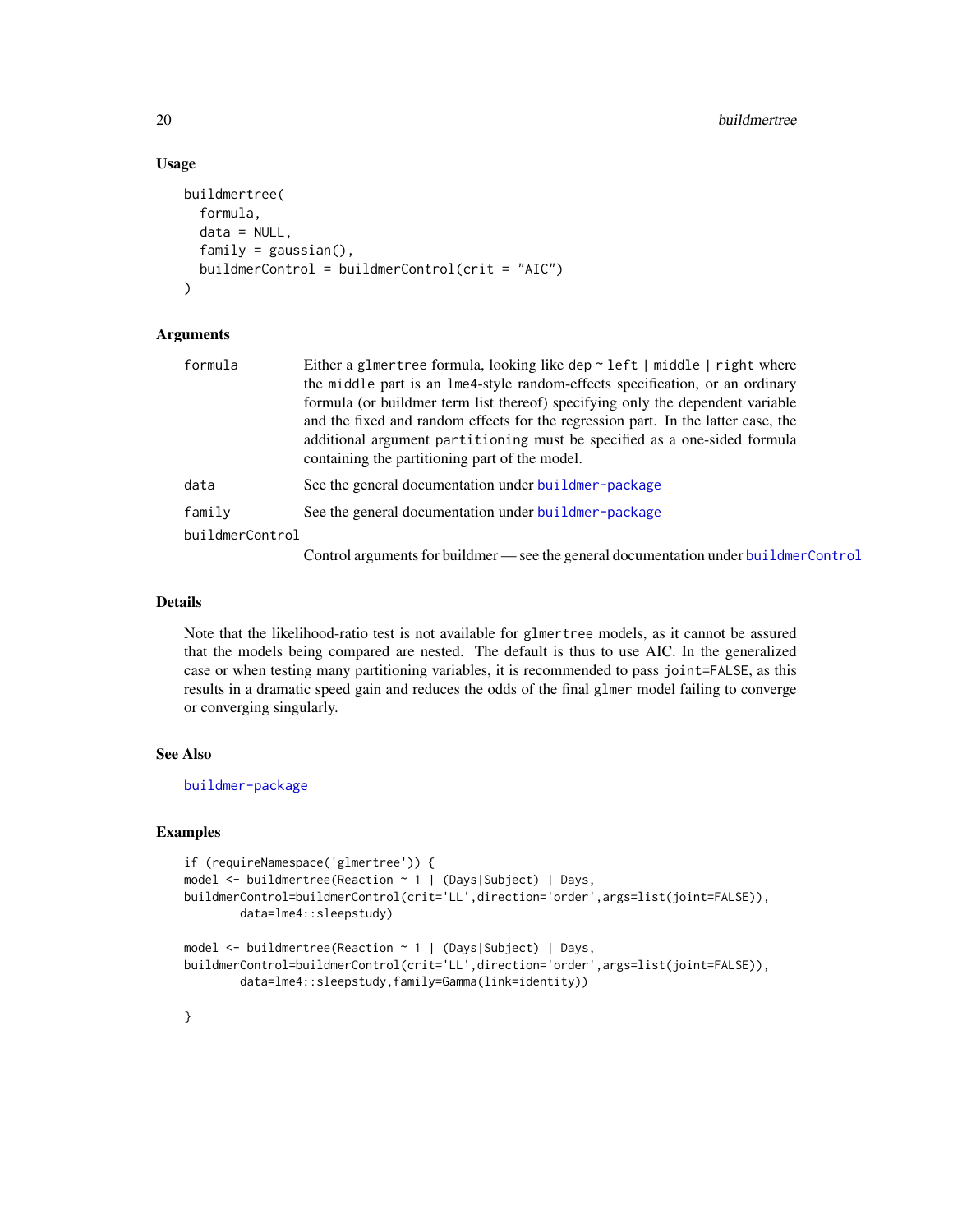<span id="page-20-0"></span>buildmultinom *Use* buildmer *to perform stepwise elimination for* multinom *models from package* nnet

# Description

Use buildmer to perform stepwise elimination for multinom models from package nnet

# Usage

```
buildmultinom(formula, data = NULL, buildmerControl = buildmerControl())
```
# Arguments

| formula         | See the general documentation under buildmer-package                                 |
|-----------------|--------------------------------------------------------------------------------------|
| data            | See the general documentation under buildmer-package                                 |
| buildmerControl |                                                                                      |
|                 | Control arguments for buildmer — see the general documentation under buildmerControl |

# See Also

[buildmer-package](#page-1-1)

#### Examples

```
if (requireNamespace('nnet') && require('MASS')) {
options(contrasts = c("contr.treatment", "contr.poly"))
example(birthwt)
bwt.mu <- buildmultinom(low ~ age*lwt*race*smoke,bwt)
}
```
converged *Test a model for convergence*

#### Description

Test a model for convergence

# Usage

```
converged(model, singular.ok = FALSE, grad.tol = 0.1, hess.tol = 0.01)
```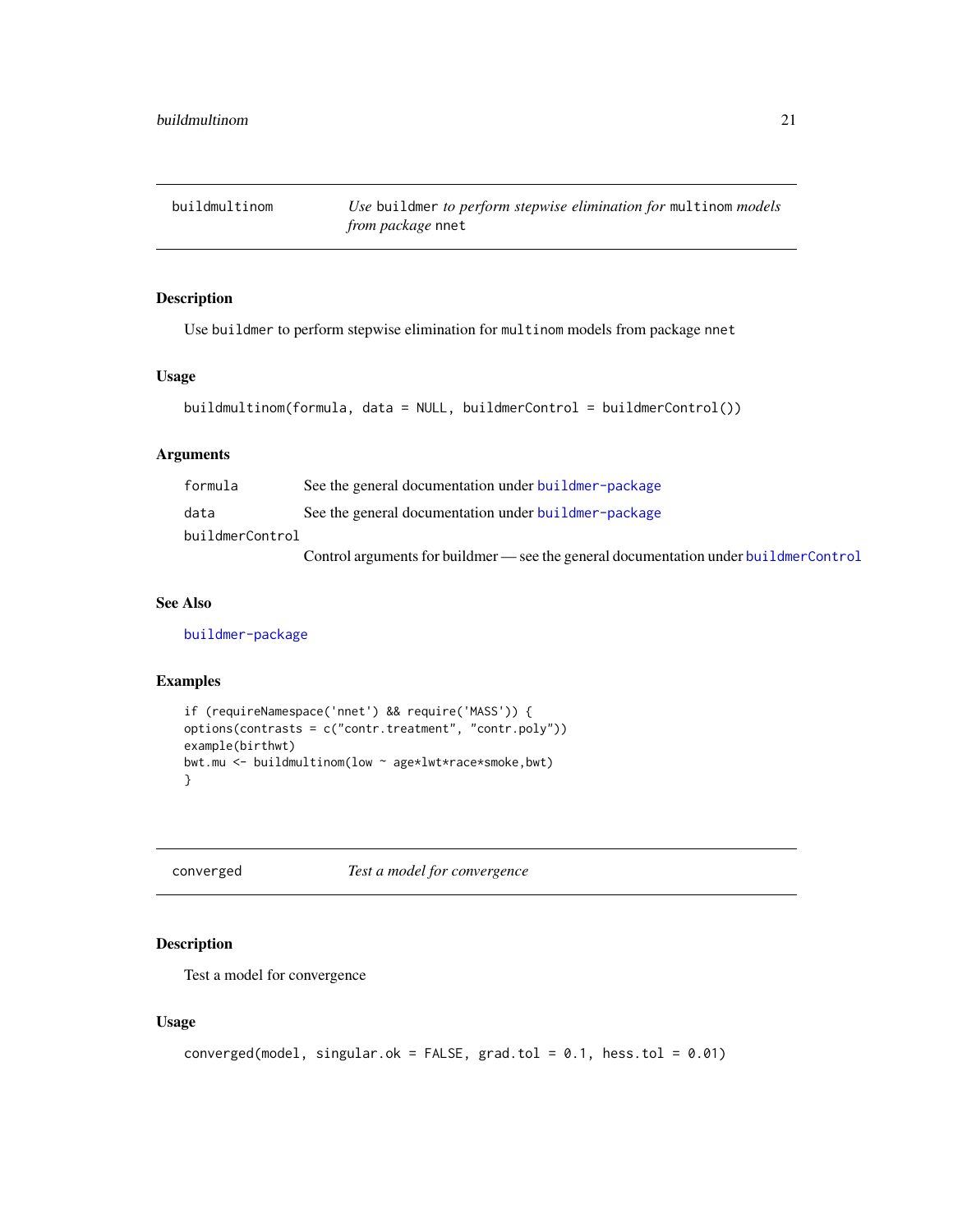## <span id="page-21-0"></span>Arguments

| model       | The model object to test.                                                                                                                         |
|-------------|---------------------------------------------------------------------------------------------------------------------------------------------------|
| singular.ok | A logical indicating whether singular fits are accepted as 'converged' or not.<br>Relevant only for lme4 models.                                  |
| grad.tol    | The tolerance to use for checking the gradient. This is currently only used by<br>mgcv, glmmTMB, and clm(m) models.                               |
| hess.tol    | The tolerance to use for checking the Hessian for negative eigenvalues. This is<br>currently only used by mgcv, glmm $TMB$ , and $clm(m)$ models. |

# Value

Logical indicating whether the model converged.

# Examples

```
library(buildmer)
library(lme4)
good1 <- lm(Reaction ~ Days,sleepstudy)
good2 <- lmer(Reaction ~ Days + (Days|Subject),sleepstudy)
bad <- lmer(Reaction ~ Days + (Days|Subject),sleepstudy,control=lmerControl(
            optimizer='bobyqa',optCtrl=list(maxfun=1)))
sapply(list(good1,good2,bad),converged)
```

| diag,formula-method | Diagonalize the random-effect covariance structure, possibly assisting |
|---------------------|------------------------------------------------------------------------|
|                     | convergence                                                            |

# Description

Diagonalize the random-effect covariance structure, possibly assisting convergence

# Usage

```
## S4 method for signature 'formula'
diag(x)
```
#### Arguments

x A model formula.

# Value

The formula with all random-effect correlations forced to zero, per Pinheiro & Bates (2000)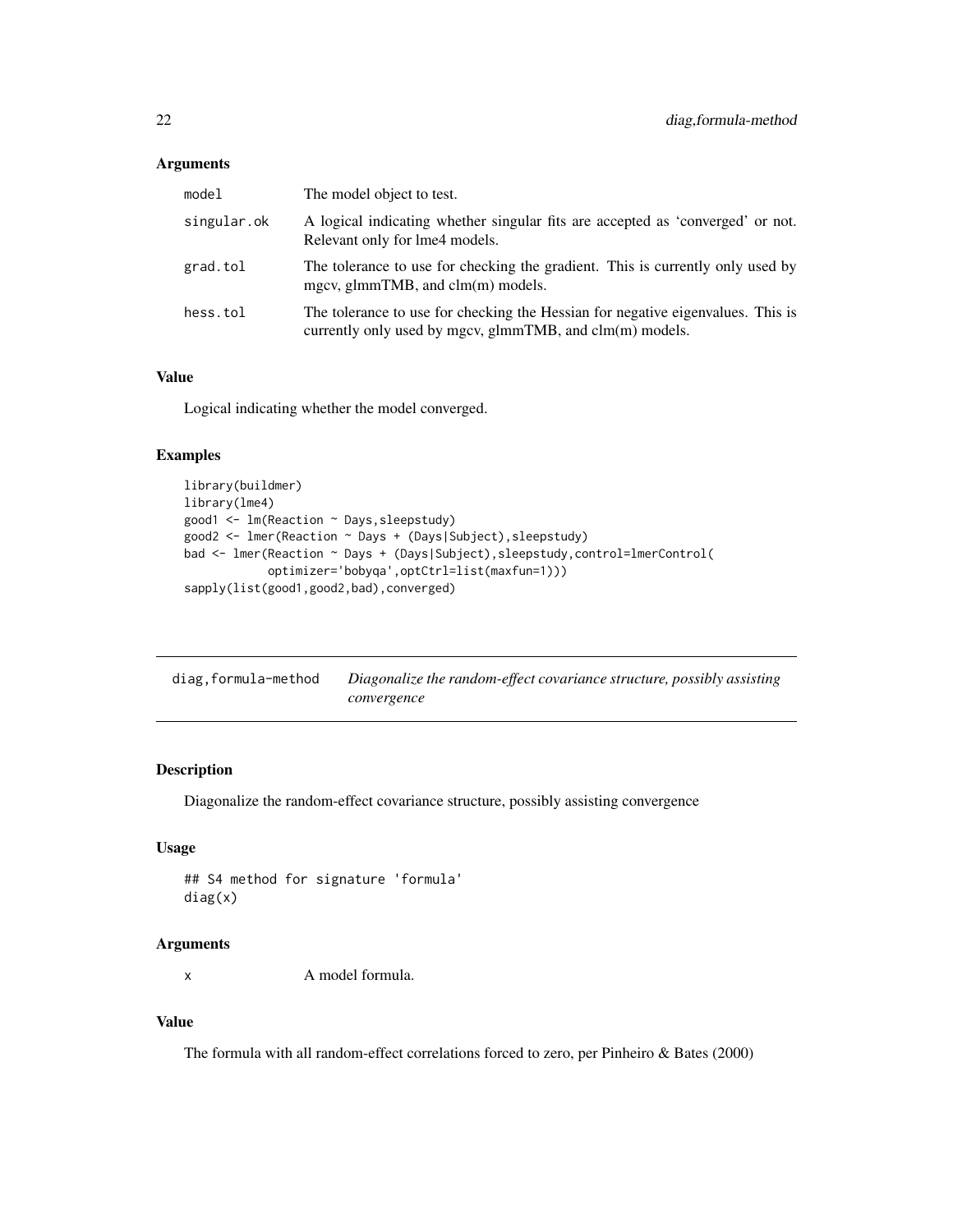#### <span id="page-22-0"></span>LRTalpha 23

#### Examples

```
# 1. Create explicit columns for factor variables
library(buildmer)
vowels <- cbind(vowels,model.matrix(~vowel,vowels))
# 2. Create formula with diagonal covariance structure
form <- diag(f1 ~ (vowel1+vowel2+vowel3+vowel4)*timepoint*following +
     ((vowel1+vowel2+vowel3+vowel4)*timepoint*following | participant) +
     (timepoint | word))
# 3. Convert formula to buildmer terms list, grouping terms starting with 'vowel'
terms <- tabulate.formula(form,group='vowel[^:]')
# 4. Directly pass the terms object to buildmer, using the 'dep' argument to specify the
# dependent variable
model <- buildmer(terms,data=vowels,buildmerControl=list(dep='f1'))
```
LRTalpha *Generate an LRT elimination function with custom alpha level*

#### Description

The elim argument in buildmerControl can take any user-specified elimination function. LRTalpha generates such a function that uses the likelihood-ratio test, based on a user-specified alpha level. (For the default alpha of .05, one can also simply specify the string 'LRT' or the function buildmer:::elim.LRT).

#### Usage

LRTalpha(alpha)

#### Arguments

alpha The alpha level for the likelihood-ratio test.

# See Also

[buildmerControl](#page-15-1)

migrant *A very small dataset from a pilot study on sound change.*

#### **Description**

A very small dataset from a pilot study on sound change.

#### Usage

```
data(migrant)
```
#### Format

A standard data frame.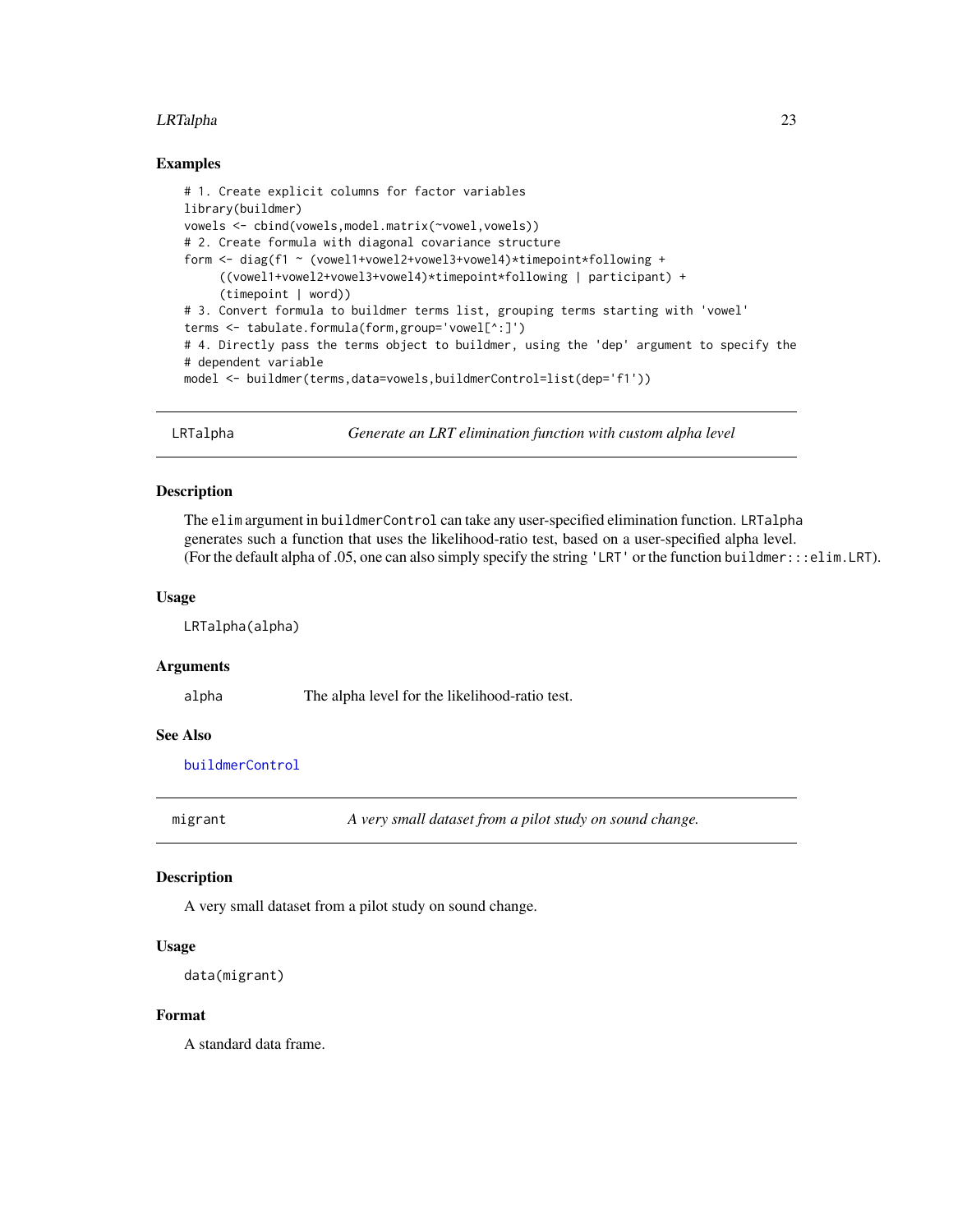<span id="page-23-1"></span><span id="page-23-0"></span>

# Description

Convert lme4 random-effect terms to mgcv 're' smooths

#### Usage

```
re2mgcv(formula, data)
```
# Arguments

formula The lme4 formula. data The data.

#### Examples

```
library(buildmer)
re <- re2mgcv(temp ~ angle + (1|replicate) + (1|recipe),lme4::cake)
model <- buildgam(re$formula,re$data,family=mgcv::scat)
# note: the below does NOT work, as the dependent variable is looked up in the data by name!
re <- re2mgcv(log(Reaction) ~ Days + (Days|Subject),lme4::sleepstudy)
```
remove.terms *Remove terms from an lme4 formula*

#### Description

Remove terms from an lme4 formula

# Usage

```
remove.terms(formula, remove)
```
# Arguments

| formula | The lme4 formula.                                                                                                                                                                                                                                                                                                                      |
|---------|----------------------------------------------------------------------------------------------------------------------------------------------------------------------------------------------------------------------------------------------------------------------------------------------------------------------------------------|
| remove  | A vector of terms to remove. To remove terms nested inside random-effect<br>groups, use '(term group)' syntax. Note that marginality is respected, i.e. no<br>effects will be removed if they participate in a higher-order interaction, and no<br>fixed effects will be removed if a random slope is included over that fixed effect. |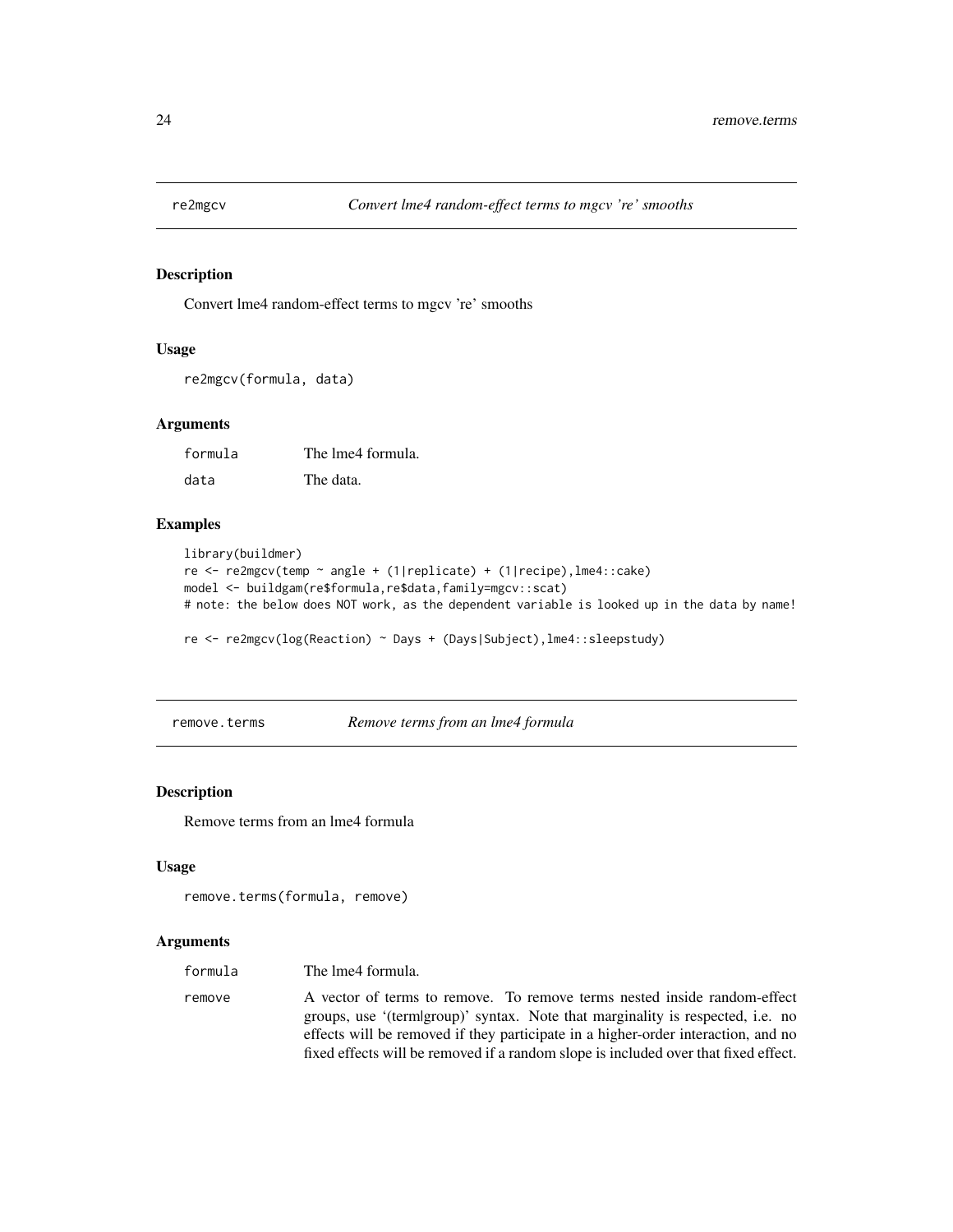# <span id="page-24-0"></span>tabulate.formula 25

# Examples

```
library(buildmer)
remove.terms(Reaction ~ Days + (Days|Subject),'(Days|Subject)')
# illustration of the marginality checking mechanism:
# this refuses to remove the term:
remove.terms(Reaction ~ Days + (Days|Subject),'(1|Subject)')
# so does this, because marginality is checked before removal:
remove.terms(Reaction ~ Days + (Days|Subject),c('(Days|Subject)','(1|Subject)'))
# this is how you do it instead:
step1 <- remove.terms(Reaction ~ Days + (Days|Subject),'(Days|Subject)')
step2 <- remove.terms(step1,'(1|Subject)')
```
<span id="page-24-1"></span>tabulate.formula *Parse a formula into a buildmer terms list*

#### Description

Parse a formula into a buildmer terms list

#### Usage

```
tabulate.formula(formula, group = NULL)
```
# Arguments

| formula | A formula.                                                                                                                                                                       |
|---------|----------------------------------------------------------------------------------------------------------------------------------------------------------------------------------|
| group   | A character vector of regular expressions. Terms matching the same regular ex-<br>pression are assigned the same block, and will be evaluated together in buildmen<br>functions. |

# Value

A buildmer terms list, which is just a normal data frame.

# See Also

buildmer-package

#### Examples

```
form <- diag(f1 ~ (vowel1+vowel2+vowel3+vowel4)*timepoint*following +
        ((vowel1+vowel2+vowel3+vowel4)*timepoint*following|participant) + (timepoint|word))
tabulate.formula(form)
tabulate.formula(form,group='vowel[1-4]')
```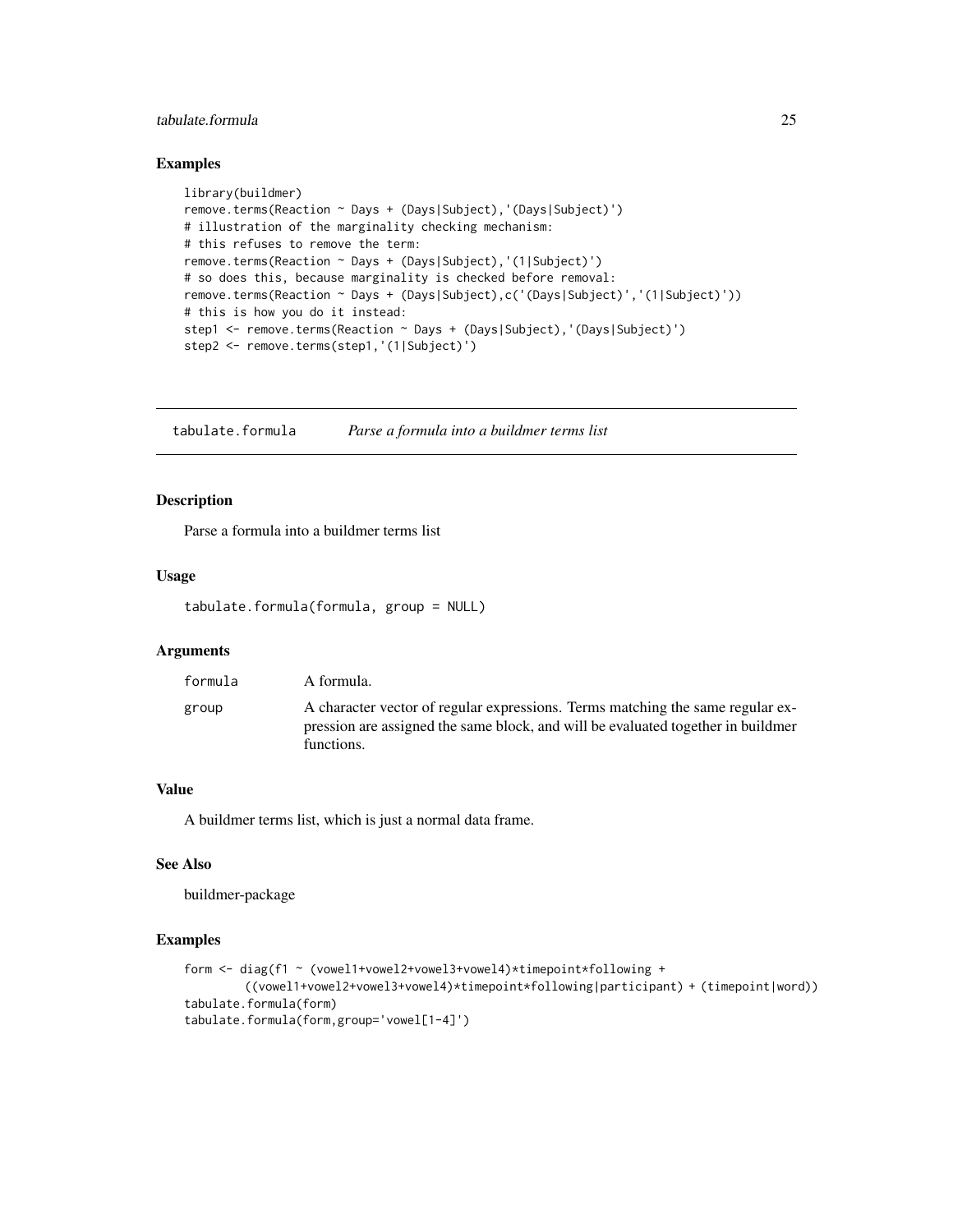<span id="page-25-0"></span>

# Description

Vowel data from a pilot study.

# Usage

data(vowels)

# Format

A standard data frame.